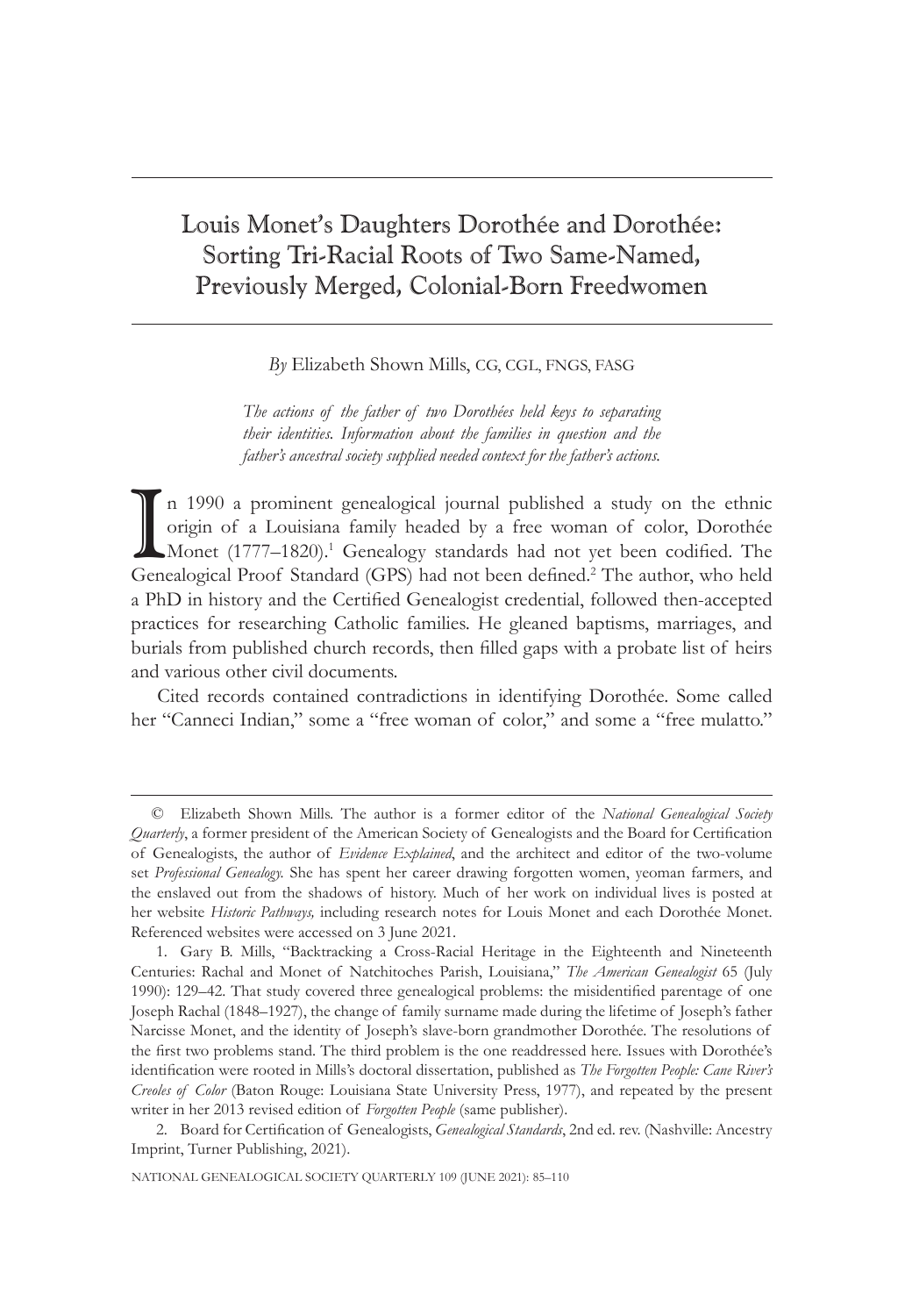The 1990 author did not cite one record that presents her as "White."<sup>3</sup> Such contradictions in ethnic labels are not unusual in research on minorities. They do not necessarily reflect the whims of record keepers. Identifying a Native American woman as a "woman of color" is consistent with practices of the time. "Persons of color" on the American censuses were meant to include both Native Americans and African Americans.<sup>4</sup> Identifying part-White Native Americans as "White" was not unusual when their lifestyle and associates were White. Modern researchers also commonly, but erroneously, believe "mulatto" was synonymous with "Indian."

When the GPS—particularly the requirement of reasonably exhaustive research—is applied to the Dorothée Monet of the 1990 article, a different story emerges. Two Dorothée Monets were contemporaries. Evidence reveals they were half-sisters fathered by a French-Créole bachelor, Louis Monet.<sup>5</sup> One Dorothée died in 1820, leaving a small estate. She was born in 1774 to an enslaved woman of the Lipan Apache, a people the French called *Canneci*. The second Dorothée, born in 1777 to an enslaved African woman of Guinea birth, lived past 1821.

<sup>3.</sup> 1820 U.S. census, Natchitoches Parish., La., population schedule, folio 99 (stamped), line 52, Dorote Monet household; microfilm publication M33, roll 31, National Archives and Records Administration (NARA), Washington, D.C. Dorothée died a few days before this enumeration began; her household, kept intact by minor children, was enumerated with "Dorote Monet" as the family head.

<sup>4.</sup> Prior to 1850, the exact wording used on the non-white columns of the federal censuses was "All other {free} persons, except Indians not taxed." The excluded Indians were those living in a tribal environment, not subject to the laws and taxes of the United States government. For more on the ethnic designations used by pre-2000 censuses, see U.S. Department of Commerce, Bureau of the Census, *200 Years of U.S. Census Taking: Population and Housing Questions, 1790–1990* (Washington: Superintendent of Documents, 1989). Instructions to census marshals in each individual year are also available at *United States Census Bureau* (https://www.census.gov/history) > Through the Decades > Census Instructions.

<sup>5.</sup> The term *Créole* in Louisiana refers to culture, not color*.* The term was adopted by Europeans in the sixteenth century to distinguish those "born in the colonies" from those born in the Old World. In Louisiana it excluded (a) indigenous people living in the tribal environment; (b) "Anglo" American Protestant families who migrated into Louisiana; and (c) the endogamous and culturally different Acadians who had been expelled from Île d'Acadie (modern Nova Scotia). Those born to unions of Créoles with indigenous, Anglo, or Acadian settlers might also be called Créole if they were reared in the Créole culture. The classic discussion defining Créole identity is by Joseph G. Tregle Jr. in "Early New Orleans Society: A Reappraisal," *Journal of Southern History* 18 (February 1952): 20–36; *JSTOR* (https://www.jstor.org/stable/2954790). Also Tregle, "On That Word 'Creole' Again: A Note," *Louisiana History: The Journal of the Louisiana Historical Association* 23 (Spring 1982): 193–98; *JSTOR* (https://www.jstor.org/stable/4232170). Tregle, like most Louisiana historians, drew his examples from New Orleans literature. For more diverse examples from eighteenth- and nineteenth-century documents at Mobile and in the country parish of Natchitoches, see Elizabeth Shown Mills, "Forgotten People: Cane River Creoles," book page, *Facebook* (https://www.facebook .com/ForgottenPeopleCaneRiverCreoles/posts/539159849549140 : posted 17 April 2019), "Bits of Evidence, No. 377: Who's a Creole?"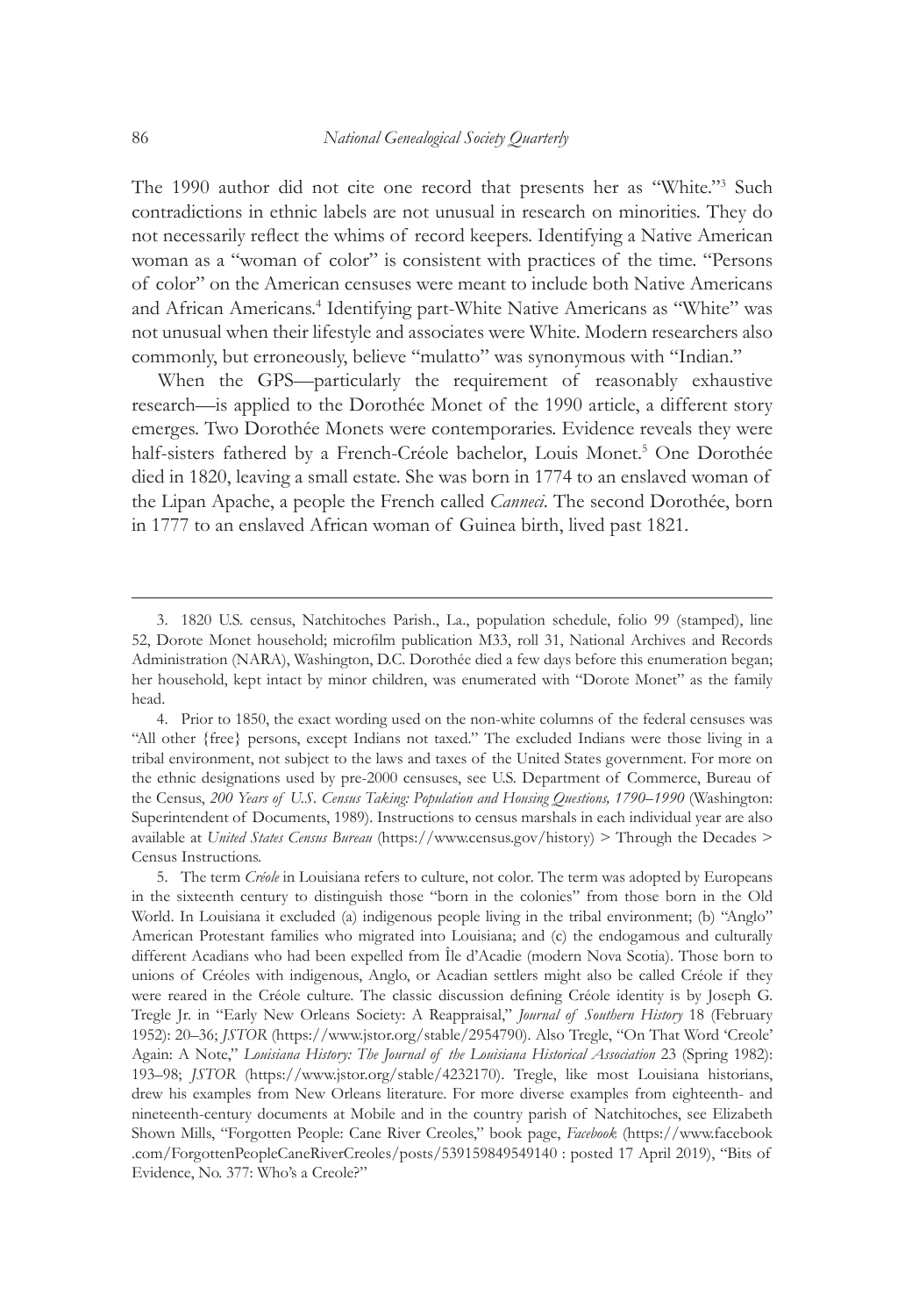The two Dorothées' life experiences were significantly different. The first two and the last six children previously attributed to the one Dorothée were half-first cousins, not siblings. Each set of children made life choices—radically different ones—based on the race of their maternal grandmother.

Four techniques helped separate the two Dorothées:

- 1. Thorough research in *all* discoverable records. Vital information often appears in documents not considered vital records.
- 2. Research on *all* discoverable family members, associates, and neighbors.
- 3. Targeted land research, reconstructing the neighborhood for *each* appearance of Dorothée in a surviving record. Many people moved several times, and an unidentified move can skew a genealogical conclusion.
- 4. Careful observance of *all* ethnic labels and surnames in each document found for, or attributed to, Dorothée and each family member—noting also when each Dorothée first used, was allowed to use, or was assigned a surname.

The actions of the man who fathered the two Dorothées were the keys to separating his daughters' identities. Information about the subject families and the father's ancestral society helped explain the father's actions.

#### ROOTS

In 1714–17 Louisiana's French colonial government set up an outpost on its western frontier to stave off Spanish aggression. The site was home to a small, friendly band of the Caddo tribe, the Natchitoches. They lived at the juncture of the Red River and its tributary, the Cane.<sup>6</sup> Two of the earliest families are the foundation for identifying and separating the two Dorothées.

#### *Root Family 1: Rachals*

Pierre Rachal and his wife, Marianne Benoist, both French-born, appear on the outpost's first census of May 1722.<sup>7</sup> Pierre had arrived in the colony in 1716, an eighteen-year-old drummer in the Royal Marines. His father, also a soldierdrummer named Pierre, had loved and left Pierre's mother, Elisabeth Jagut, at France's outpost on Île d'Oléron.<sup>8</sup>

<sup>6.</sup> Laura D. Kelly, "Natchitoches Settlement," Louisiana Endowment for the Humanities, *64 Parishes* (https://64parishes.org/entry/natchitoches-settlement).

<sup>7.</sup> Colonies G1 464, Archives Nationales d'Outre Mer, Aix-en-Provence, France; translation published in Elizabeth Shown Mills and Ellie Lennon, *Natchitoches Colonials—A Source Book: Censuses, Military Rolls & Tax Lists, 1722–1803* (Baltimore: Genealogical Publishing Co., 2017), 14–15.

<sup>8.</sup> Images of original documents tracing the ancestry of Pierre Rachal are online, with commentary by E. S. Mills, at "Forgotten People: Cane River Creoles of Color," *Facebook* (https:// www.facebook.com/ForgottenPeopleCaneRiverCreoles : posted February–March 2019), "Bits of Evidence" nos. 350–57.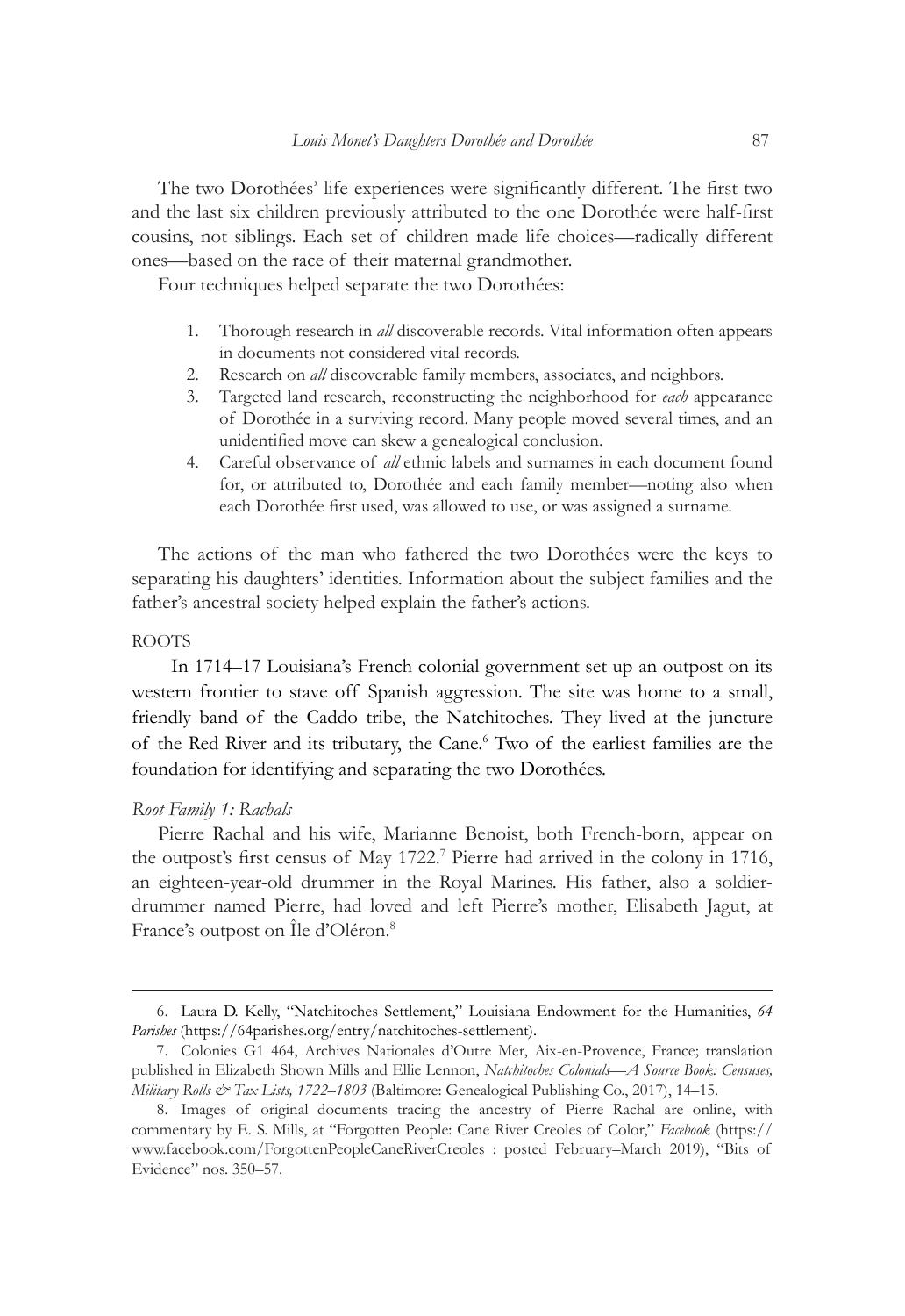Marianne, whose father was a porter for the palace of Versailles, was deported to Louisiana in 1719 under singular circumstances: a five-year exile after she, at twenty, was found guilty in the palace court of being a "famous blasphemer."<sup>9</sup> Four of this couple's children—Elizabeth, Jacques, Louis, and Marie Louise—appear in the tangled roots and branches of the two Dorothées. See figure 1.

## *Root Family 2: LeRoys*

Étienne LeRoy, carpenter and native of Paris, arrived in the colony in 1719 as a thirty-year-old soldier. By 1722 he had retired, appearing in the census as a civilian settler.10 At the outpost in about 1734, he married the "Widow Davion," née Louise Françoise Guillot of Charenton-le-Pont, a suburb of Paris. She had been sent to Louisiana in 1720 to marry a settler and help populate the colony. In about eight years, the couple had three daughters.<sup>11</sup> All would shape the world of the two Dorothées. See figure 1.

## POLITICS, KINSHIP, AND AUTONOMY

At the close of the French and Indian War in 1762, France gave Louisiana to Spain. French military personnel were discharged. Most at the Natchitoches outpost petitioned for land and settled there. Two of those discharged, Pierre Rachal's son Louis Rachal and immigrant Jean Baptiste LeComte, had married Étienne LeRoy's daughters.12 Their former officer, Louis Mathias LeCourt de Presle, was then the eldest LeRoy daughter's consort.

<sup>9.</sup> The scant documents for Marianne Benoist's trial and deportation are "Personnes renfermées en la maison de force de la Salpêtrière, bonnes pour les isles" [Persons held in the prison of the Salpêtrière, bound for the islands], 27 June 1719, doc. 12692; and "Extrait des Reg[istres] du greffe de la prevosté de l'hotel du Roy et grande prevosté de France" [Extract from the registers of the provost of the King's palace and the provost marshal of France], doc. 10659 (1719); fond [collection] Bastille, Bibliothèque de l'Arsenal, Archives Nationales, Paris. Also, passenger list of *La Mutine*, [after 20 December] 1719, section: "Girls Sent from Paris by Order of the King"; Colonies F5b 37, Archives Nationales d'Outre Mer. The ship roll can be roughly dated by the orders given to Capt. Martonne dated 20 December 1719, published by Delvaille H. Theard, "A History of the Foundations of New Orleans, *Louisiana Historical Quarterly* 3 (April 1920): 213, citing Colonies B 42 *bis*, fol. 207.

<sup>10.</sup> Passenger list, *Duc de Noailles*, 12 September 1719, section: "Soldiers," for Étienne LeRoy; Colonies G1 464; Archives Nationales d'Outre Mer. Also, 1722 census of Natchitoches; Mills and Lennon, *Natchitoches Colonials*, 14–15.

<sup>11.</sup> Elizabeth Shown Mills, *Natchitoches, 1729–1803: Abstracts of the Catholic Church Registers of the French and Spanish Post of St. Jean Baptiste des Natchitoches in Louisiana* (New Orleans: Polyanthos, 1977), entries 30, 105, and 191 for baptisms of the three daughters born to the "legitimate marriage" of the LeRoys. The marriage record itself does not survive. Also, St. Louis Cathedral (New Orleans), Book of Marriages A (1720–1730), pp. 5–6, Davion–Guillot marriage, 26 August 1720; Archdiocese of New Orleans Archives, New Orleans.

<sup>12.</sup> Mills, *Natchitoches, 1729–1803,* entry 727 (Rachal-LeRoy marriage), entry 738 (LeComte-LeRoy marriage).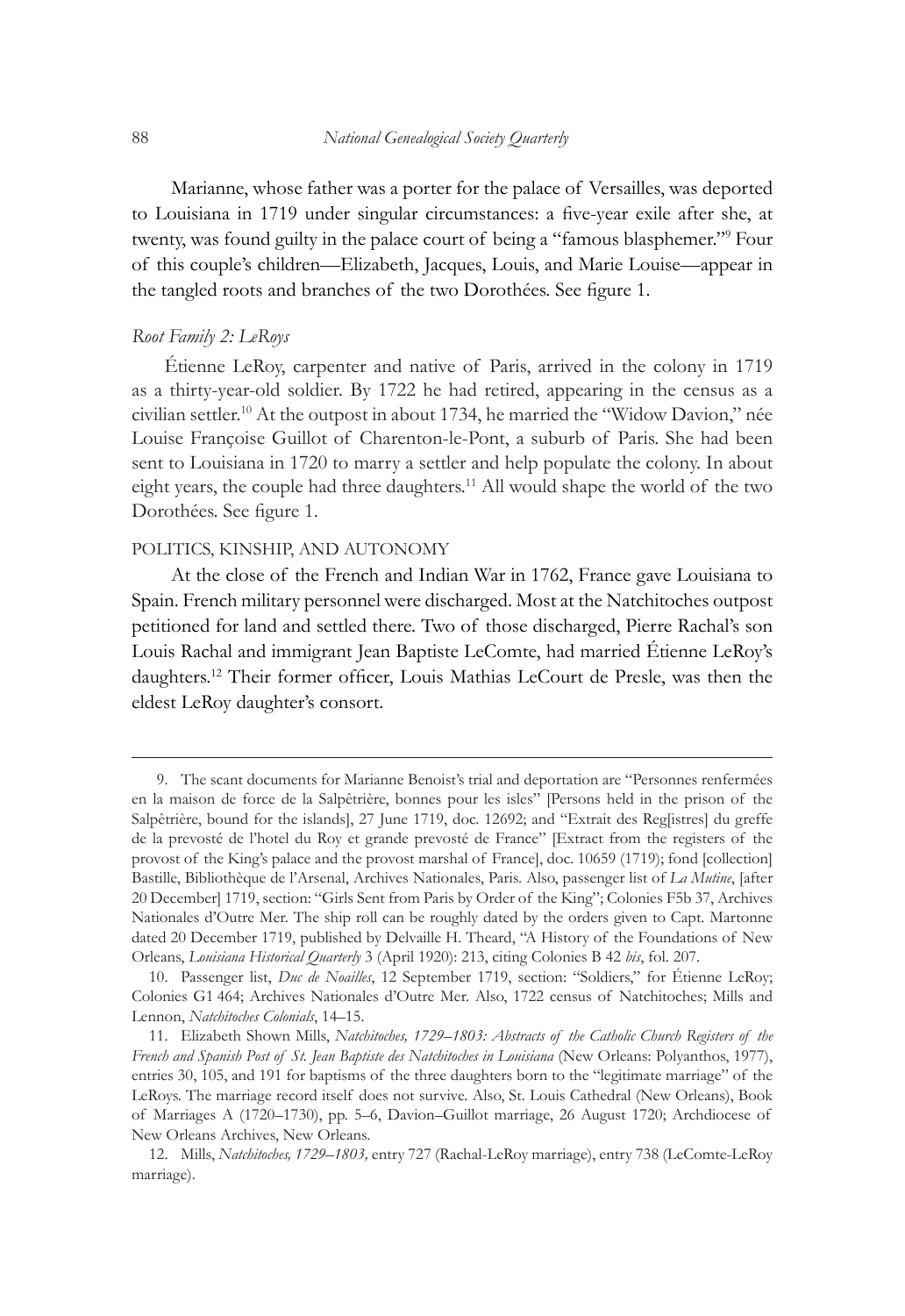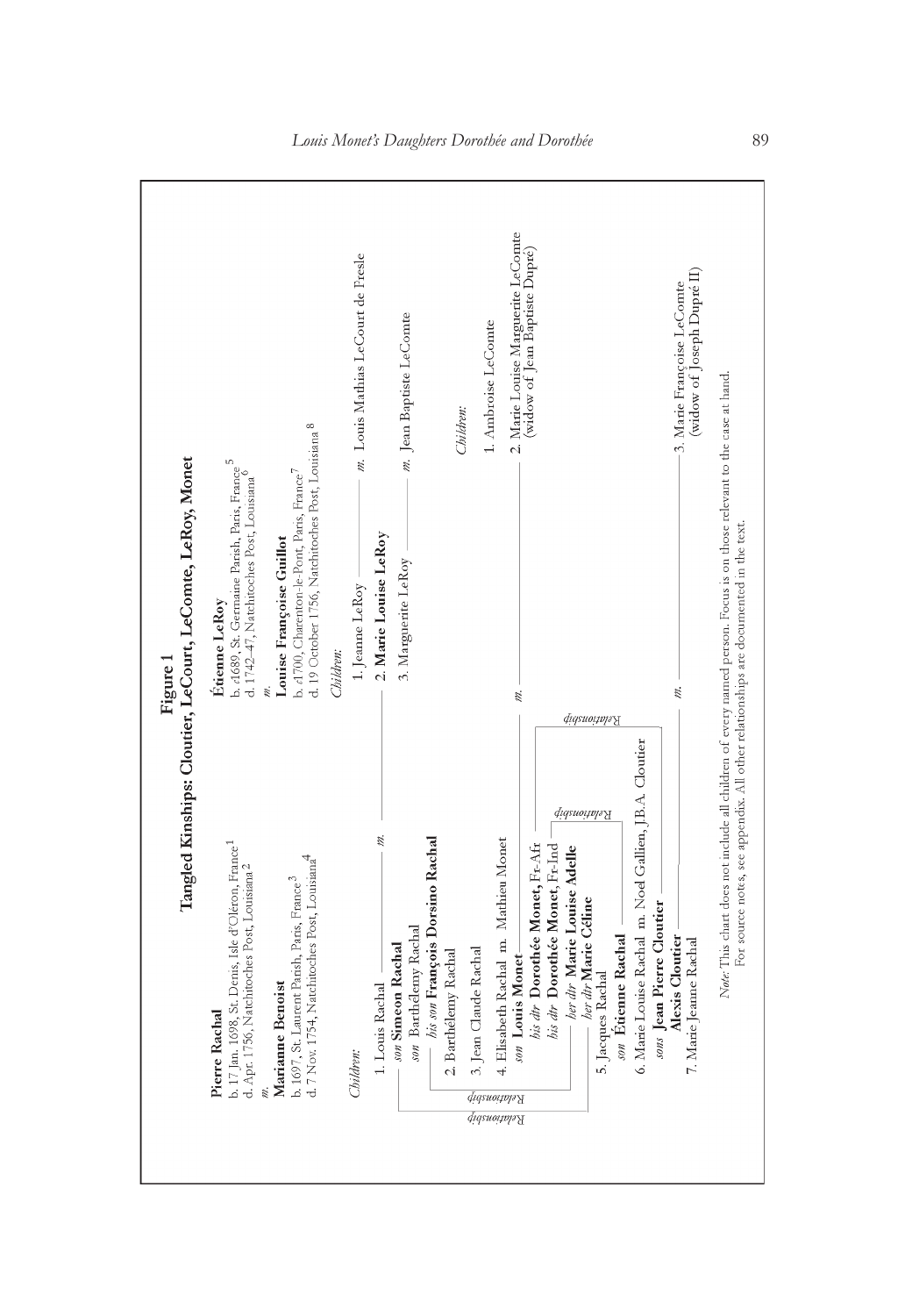LeCourt, born into Brittany's minor nobility, was deeply rooted in the French caste system.13 Men of his class married for wealth or social status. However, affairs were separate arrangements. LeCourt's choice to remain in the colony after discharge undoubtedly affected his life with Jeanne LeRoy.14 A marriage between LeCourt de Presle and a carpenter's daughter was out of the question. So he had settled into an affair on Louisiana's frontier.<sup>15</sup>

The French caste system clashed with demands of colonial priests, who viewed cohabitation outside marriage as destabilizing to the social order. To escape complaints of the priest at the Natchitoches post, LeCourt petitioned for land some sixty miles south of the post. The first grant, dated 1762, was titled to Jeanne LeRoy, not LeCourt, to assure support for her and their natural children if he returned to France.<sup>16</sup>

Rachal and LeComte, friends and relatives by marriage, moved south with LeCourt and Jeanne. On a long stretch of river lined by cane groves, the three LeRoy sisters and their menfolk began the settlement called *Rivière aux Cannes*. See figure 2. Jeanne LeRoy's grant lay at *Écore Caché* (Hidden Hill), although no known evidence suggests they lived there.<sup>17</sup> The three men chose sites strategic for protection

14. Mills, *Natchitoches, 1729–1803,* entries 466, 488, 652, and 707 for baptisms of children Marie Antoinée, Barthélemy, Pierre Laurens, and Jean Baptiste under their mother's surname. No baptisms have been found for the youngest three children born at Rivière aux Cannes, but they are identified in later marriage records; see ibid., entries 1647 (Françoise), 3391 (Athanase), 3434 (Cécile).

15. The extent to which the French social abhorrence of marrying beneath one's class persisted in Louisiana was expressed at Natchitoches in 1825 by an unmarried daughter of LeCourt's friend, Commandant Athanase Mauguet de Mézières, also minor nobility. On her deathbed Collette explained to a bishop that she and her siblings had not married in Louisiana because they could not make a *mésalliance* (an inappropriate alliance); see Mary Teresa Austin Carroll, *A Catholic History of Alabama and the Floridas* (New York: P. J. Kenedy & Sons, 1908), 251–52, quoting Bishop William DuBourg. For the Mézières ancestry, see Elizabeth Shown Mills, "(De) Mézières-Trichel-Grappe: A Study of a Tri-Caste Lineage in the Old South," *The Genealogist* 6 (Spring 1985): 4–84.

16. Grant papers have not been found. The grant of eight *arpents* frontage to a depth of forty is dated 22 May 1762 in a chain of title recited on 21 June 1804 by the seller Robert McAlpin to Berthélemy Rachal; see Natchitoches Colonial Archives (NCA) Doc. 3153; Office of the Clerk of Court, Natchitoches. The term arpent was used in colonial Louisiana for both lineal and superficial measurement. The American survey defined the tract as 541.60 superficial acres; see *American State Papers: Documents Legislative and Executive of the Congress of the United States*, Public Land Series (Washington: Gales and Seaton, 1834), 2:867; this source is hereinafter cited as *ASP-PL* vol:page.

17. This site is known locally as Little Eva plantation.

<sup>13.</sup> Mills, *Natchitoches, 1729–1803,* entry 984 (for LeCourt's birthplace and parents). Also, baptism of "Louis Mathias, legitimate son of Sieur Joseph le Court, Seigneur de Prelle, enseigne des vasseaux de son Majesté [ensign of His Majesty's vessels], et de dame Jeanne de la Haye," 27 February 1717 (born 24 February); photocopy supplied 14 December 1977, without identification of book or page, to Gary B. Mills by Claude Fagnen, Le Directeur des Services d'Archives du Finistère, Quimper, France. For other documents on Louis Mathias's birth family, see fonds 1587, 1652, and 1858 (Liasse), of Série B, "Cour Royale [Royal Court] de Brest et de Saint-Renan," Archives Départementales de Finistère.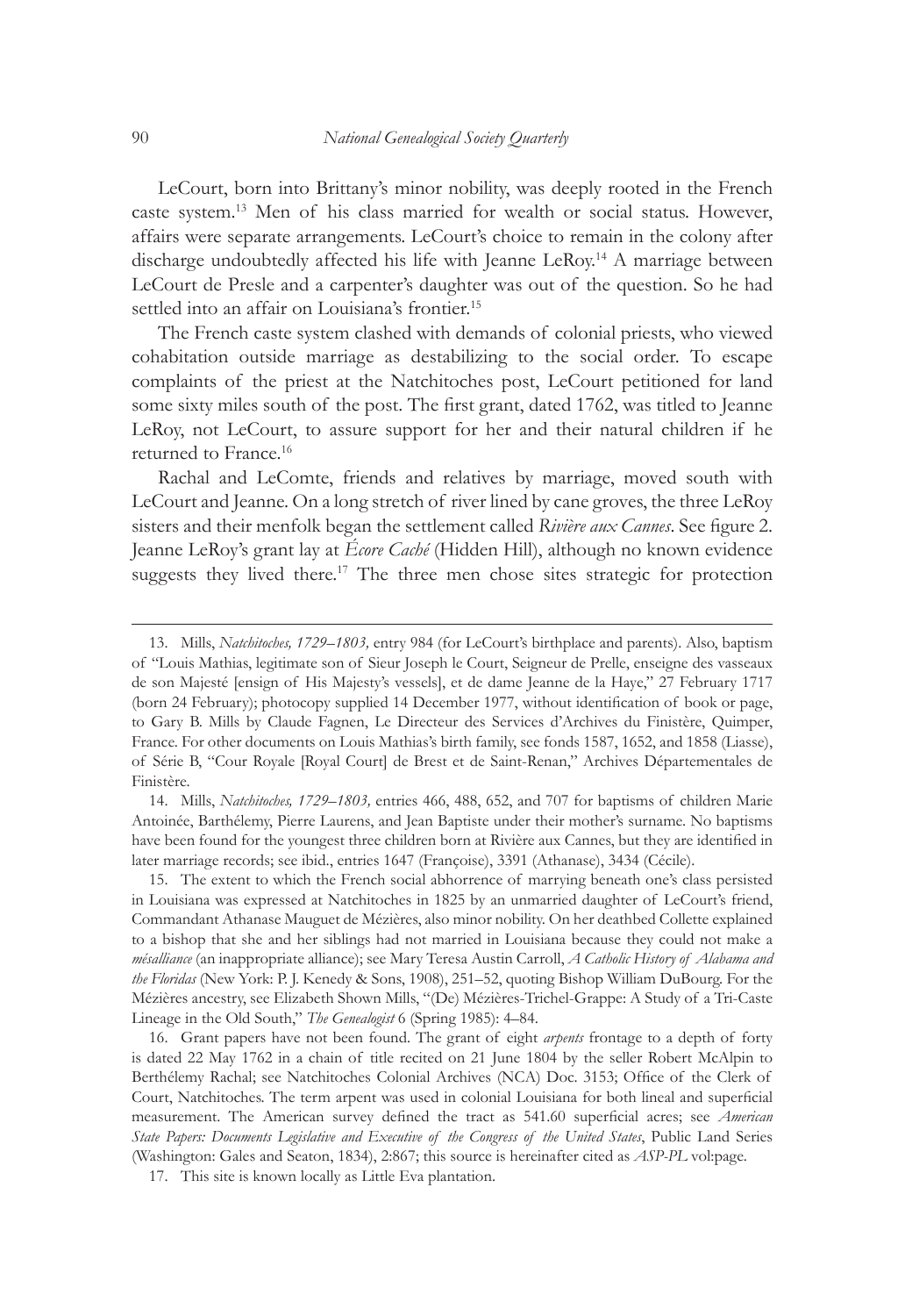against hostile tribes. LeCourt and Rachal settled at *Les Écores,* on bluffs guarding the southern entrance to Rivière aux Cannes.18 LeComte chose a horseshoe bend at Shallow Lake, near the northern end of Rivière aux Cannes.19 There LeComte and his wife were joined by Rachal's twice-widowed sister Marie Louise and her Cloutier and Gallien children.20 Rachal and LeComte would significantly develop their holdings. By contrast, no evidence suggests that LeCourt farmed his tract or Jeanne's. He maintained a second residence among the Caddo. Trade with the tribe apparently was his primary source of income, and the source of the Native Americans he sold at Natchitoches.<sup>21</sup>

The Rivière aux Cannes settlement grew into a narrow ribbon of plantations along the river stretching twenty-five to seventy-five river miles below the post. With no church, school, or governmental authority closer than two-to-three days by *pirogue*, the district was self-reliant and self-governed, but not particularly selfdisciplined. Despite the distance between the farms, socialization was frequent among the three families—including with, and among, their enslaved people.<sup>22</sup>

18. LeCourt's site is best known to history as Monette's Bluff and Monette's Ferry, as a consequence of Civil War activities and dispatches from there, including drawings of the locale. Rachal's site is landmarked by St. John's Church and Rachal Cemetery near the Marco community.

20. For Marie Louise Rachal's husbands, see figure 1. As a starting point for these grants, see the abstracted claim papers published in *ASP-PL*, vols. 2–3. Other original documents are imaged online at Louisiana Office of State Lands, *OSL: Search Historical Documents* (https://wwwslodms.doa .la.gov/), search terms: Northwestern District, Township 7 North, Range 6 West (LeComte, Gallien, Cloutier, and Barthélemy LeCourt), T6N R6W (Cloutier and LeCourt), T7N R5W (Jeanne LeRoy, and later Rachal, at Hidden Hill), and T6N R4W (LeCourt and Monet at Les Écores). For the location of Rachal's land, which the other sources do not document, see NCA Doc. 1848, LeCourt heirs to Louis Monet, 16 November 1785, citing the *ancièn habitation* (ancient settlement) of Louis Rachal as adjacent upper neighbor.

21. Athanase de Mézières to Capt.-Gen. Unzaga y Amezaga, 3 July 1771, legajo [file] 188-1, fol. 84, Papeles Procedentes de Cuba, Archivo General de Indias, Seville (hereinafter cited as PPC-AGI). The Canneci whom LeCourt brought to Rivière aux Cannes would have been captives purchased from the Caddo, who warred with the Canneci.

22. Teenaged sons of LeComte and Rachal fathered children by LeCourt's enslaved Canneci woman named Thérèse. LeCourt's son Barthélemy fathered a daughter Pelagie by an African woman enslaved on the LeComte plantation. With proceeds from his inheritance, Barthélemy purchased her freedom; and the 1787 census shows the toddler living with young-adult Barthélemy and his three parentless siblings. See NCA Doc. 1850, 6 November 1785; and General Census of Natchitoches, 17 August 1787, leg. 201; translation published in Mills and Lennon, *Natchitoches Colonials,* 99–119, particularly 112. In the 1790s Barthélemy settled into a permanent union with Ursule, a daughter of the Caddo Louison. For their children, see Mills, *Natchitoches, 1729–1803,* entries 2255 (which provides the Caddo tribal identity), 2641, 2837, 2932, 3096. Also, Elizabeth Shown Mills, *Natchitoches, 1800– 1826: Translated Abstracts of Register Number Five of the Catholic Church Parish of St. François des Natchitoches in Louisiana* (New Orleans: Polyanthos, 1980)*,* entries 14, 440. "Pirogue," *Britannica* (https://www .britannica.com/technology/pirogue), "Pirogue . . . in its simplest form, a dugout made from one log, but also a number of more elaborately fashioned boats . . . [such] as a shallow-draft boat that is used to maneuver through the Louisiana swamplands."

<sup>19.</sup> LeComte's site today is Magnolia Plantation, a key component of the Cane River Creole National Historical Park.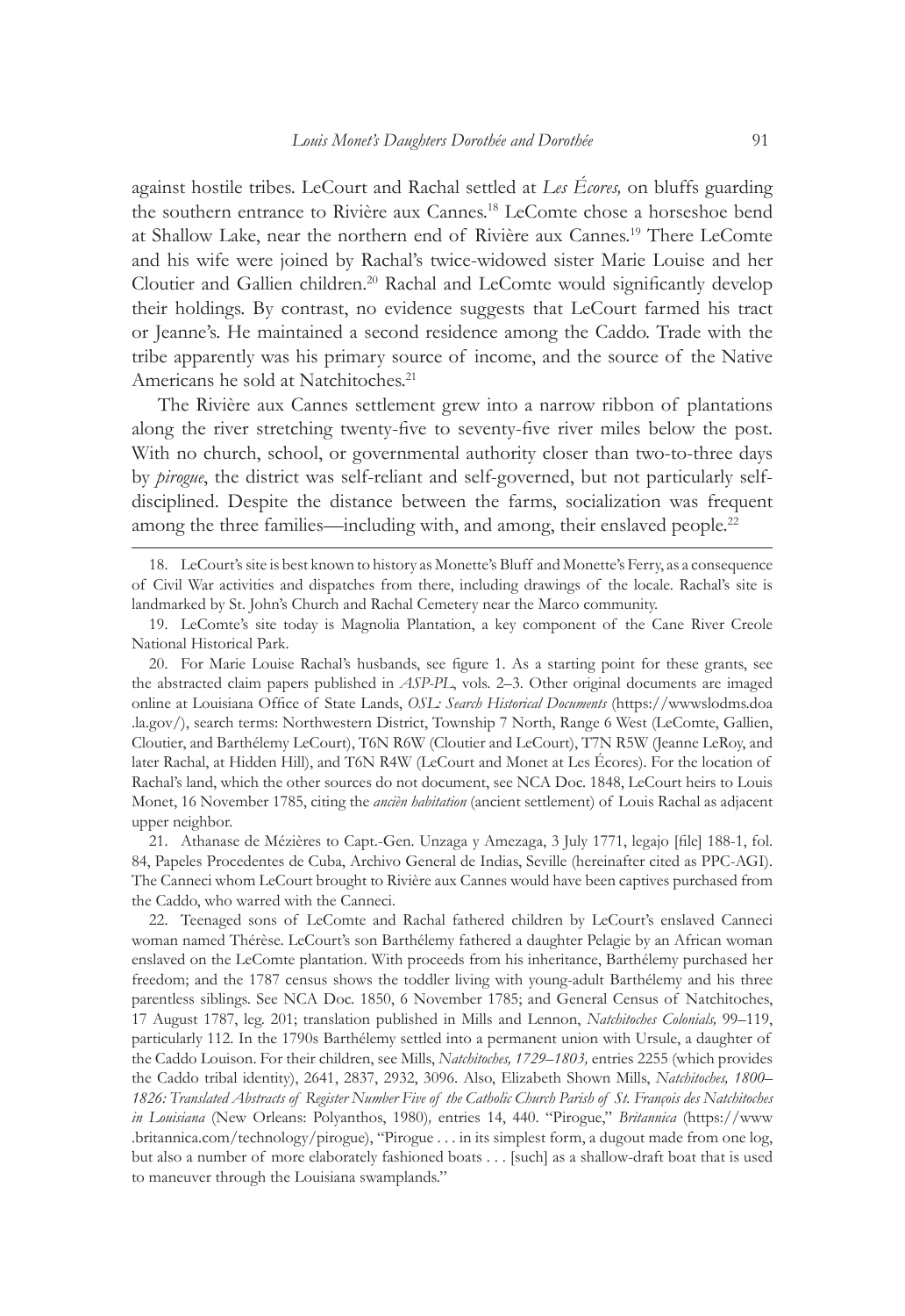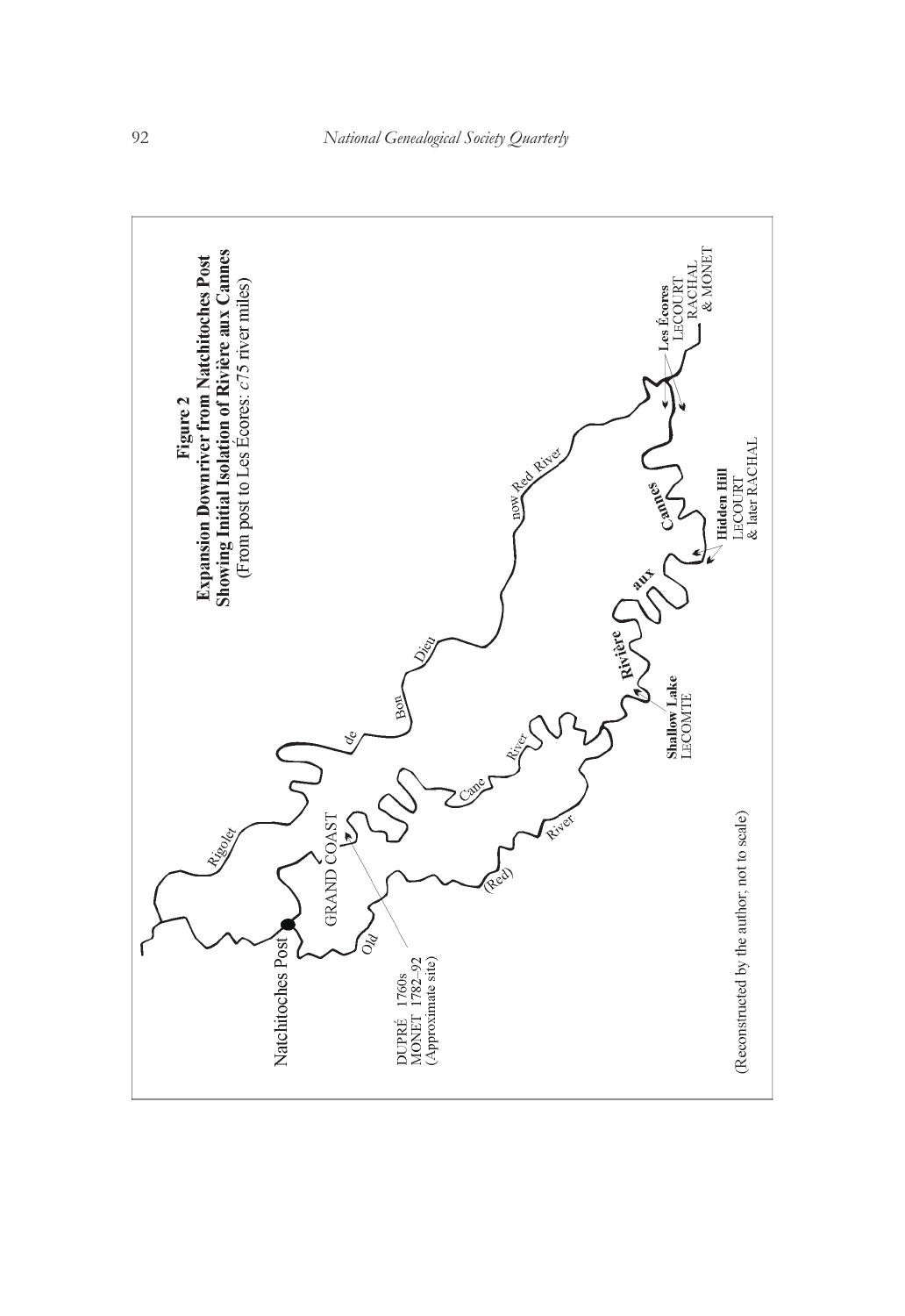#### *Introducing Dorothée No. 1: French and Indian*

A rare inventory provides a glimpse into Rivière aux Cannes's enslaved families. Jeanne LeRoy, whom LeCourt eventually married, died in November 1777.<sup>23</sup> The next April, LeCourt requested an official inventory of the personal property his wife brought into the marriage, as well as their community property. It identifies their enslaved as

Thérèse, a *sauvagesse*, about thirty-six

- • Susanne, her daughter, born 10 August 1770
- • **Dorothé**, her daughter, born 27 September 1774
- • Rosalie, her daughter, born 27 March 1776
- • Gaspard, her son, born 6 January 1778

Capitaine, *sauvage,* about thirty-five; Magdeleine, his wife, about twenty-five

- • Clemans*,* their daughter, born 5 April 1770
- • Romain, their son, born 18 December 1773
- • Isabelle, their daughter, born 7 September 1776

Louison, *sauvagesse,* about twenty-four

- • Hélène, her daughter, born 6 June 1772
- • Jeanne, her daughter, born 21 November 1776

Louis, *nègre,* about fifty

Mercure, *nègre*, about eighty<sup>24</sup>

The settlement of Jeanne LeRoy's succession (probate) freed the Native Americans and their offspring. Spanish officials, after assuming control of Louisiana in 1767, had outlawed enslavement of indigenous people.<sup>25</sup> The outpost usually ignored laws out of New Orleans until pressure was applied. A 1774 census identified eighteen Natchitoches residents holding *Indiens* in slavery. Fourteen held only one, a female; at least half of the enslavers were bachelors. Statistics for 1776 reveal that the enslaved Indian population had increased from forty-one to fortyfour.<sup>26</sup>

<sup>23.</sup> Mills, *Natchitoches, 1729–1803,* entry 984.

<sup>24.</sup> NCA Doc. 1285, succession of Marie Jeanne LeRoy, 2 April 1778. *Sauvage* (fem. *sauvagesse*) was the colonial term most frequently used for Native Americans who had not been baptized. As a generalization, most colonial historians simply translate the term as "wild"; for example, see Sophie White, *Wild Frenchmen and Frenchified Indians: Material Culture and Race in Colonial Louisiana* (Philadelphia: University of Pennsylvania Press, 2012), 235, n. 2. The present author's study of thousands of colonial usages of this term, correlating those usages with church baptismal records, is the basis for the explanation used here.

<sup>25.</sup> Proclamation of Gov. Alexandre O'Reilly, 7 December 1769; translated in Lawrence Kinnaird, ed., *Spain in the Mississippi Valley, 1765–1794,* Part I, *The Revolutionary Period, 1765–1781,* being *Annual Report of the American Historical Association for the Year 1945,* vol. 2 (Washington, D.C.: Government Printing Office, 1949), 125–26.

<sup>26.</sup> 1774 Census of Natchitoches Slaveowners, 25 February 1774, leg. 189-1, and 1776 Statistical Summary, Natchitoches Post, leg. 112, PPC-AGI; translation, Mills and Lennon, *Natchitoches Colonials,* 70–75, 78.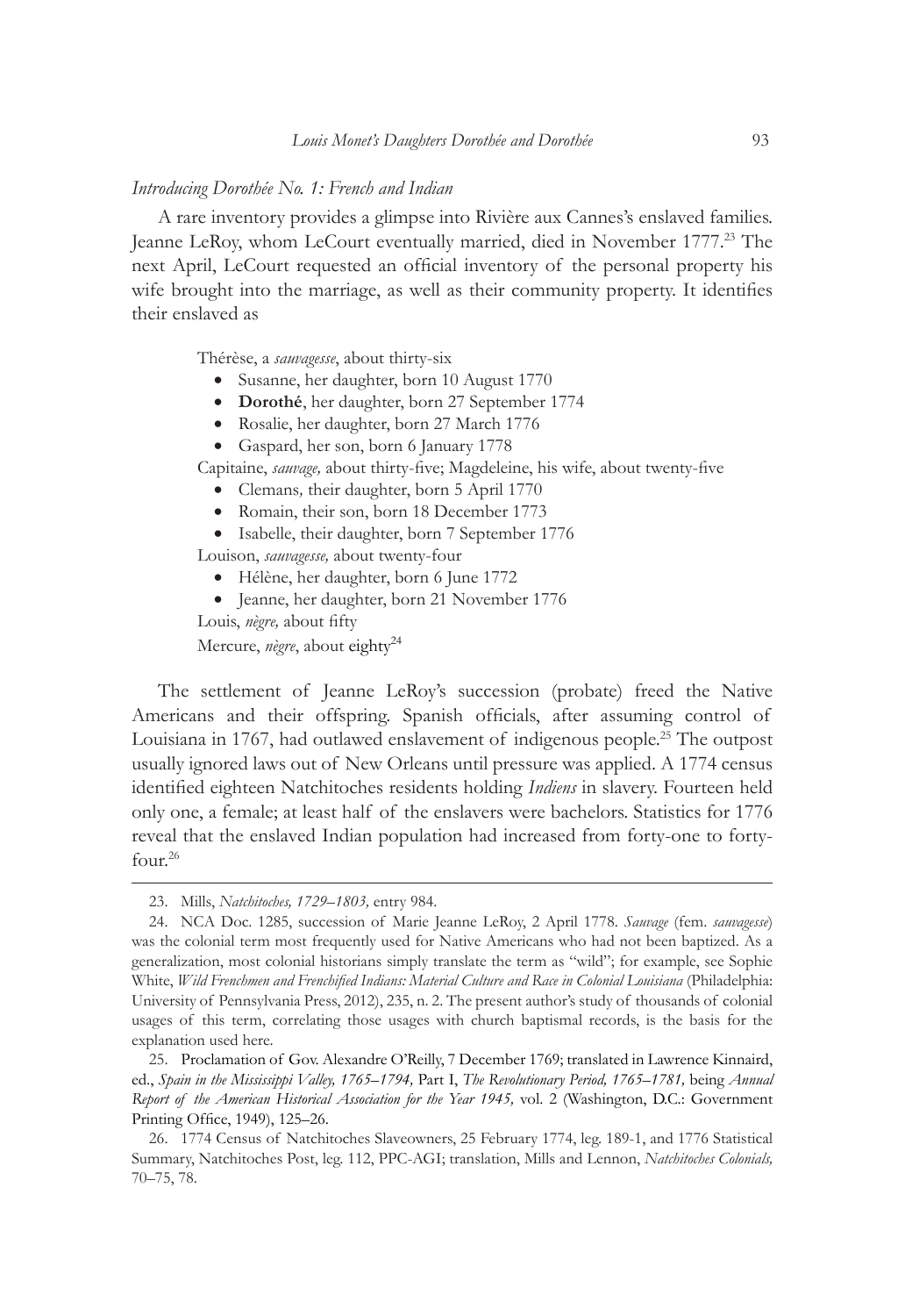After his wife's death LeCourt released the Native American adults and their children. Pierre *dit* Capitaine left with his family to farm near LeComte's settlement, where he eventually bought land.<sup>27</sup> The two single females and their offspring stayed on at LeCourt's bluff, where their progeny increased. As adults, many would take the surnames LeComte, LeCourt, Monet, and Rachal.

The 1778 inventory does not name fathers of Thérèse and Louison's children, nor do other contemporaneous records. Several, including the father of the Dorothée inventoried above, can be identified with information from later records.

#### THE FATHER

Louis Monet came to adulthood at Les Écores. His own father, the soldier Mathieu Monet, had died soon after Louis's 1753 birth. His mother, Louis Rachal's sister Elisabeth, died when Louis was eight. Monet's officer, LeCourt, assumed tutorship of the Monet child, acknowledging in November 1761 that he had received 589 livres and 16 sols from the post notary, representing the child's inheritance that he was to manage.28 When LeCourt and his brother-in-law Rachal moved to Rivière aux Cannes, the Monet orphan—Rachal's godson—went with them.

Louis turned twenty-one in 1774, the year the Canneci Thérèse bore her daughter Dorothée in the LeCourt-Rachal settlement. Like all able-bodied men in the district, Louis had to report periodically for militia drills at the Natchitoches fort.<sup>29</sup> On those 150-mile treks upriver and back, an apparent stop was Baptiste Dupré's home on the Grand Coast, a chain of plantations that stretched for a dozen miles below the fort. See figure 2. As a young widower, Dupré had married Marie Louise Marguerite LeComte, the twelve-year-old daughter of Jean Baptiste LeComte and Marguerite

<sup>27.</sup> NCA Doc. 2424, Jean Bte. Anty to "*le sauvage nommé* [named] Capitaine," four *arpents* frontage at Rivière aux Cannes, 5 November 1792; after Capitaine's death about fifteen years later, his son forfeited the land to a local merchant for debts; *ASP-PL,* 3:218. The colonial French *dit* (fem. *dite*) was an alternate name for a person, literally meaning "so called." It differed from a nickname in that it was usually substituted for the person's surname. For more on *dits*, see Robert de Berardinis, "Call Names, Dits, Frenchifications, Noms de Guerre, Particles, Patronymics, Phonetics, Surname Compounds, and Translations! Intercultural Name Changes in America, as Illustrated by the Offspring of Marie Catherine Horn," *National Genealogical Society Quarterly* 90 (March 2002): 37–65, particularly p. 38.

<sup>28.</sup> Mills, *Natchitoches, 1729–1803,* entries 353 (Monet-Rachal marriage), 562 (baptism of Louis). NCA Doc. 301, receipt of LeCourt to Pain, 20 November 1761. No death record *per se* survives to document when or where Mathieu Monet died. Under Louisiana law, a *tuteur* was the financial guardian appointed by the court for orphaned minors with some inheritance. John Bouvier, *A Law Dictionary Adapted to the Constitution and Laws of the United States and of the Several States of the American Union with References to the Civil and other Systems of Foreign Law* (Philadelphia: T. & J. W. Johnson, 1843), 587.

<sup>29.</sup> For example, see 1780 militia roll, leg. 193-A; 1782 militia roll, leg. 195; 1783 militia roll, leg. 196; PPC-AGI; translation, Mills and Lennon, *Natchitoches Colonials*, 80–83, 86–93.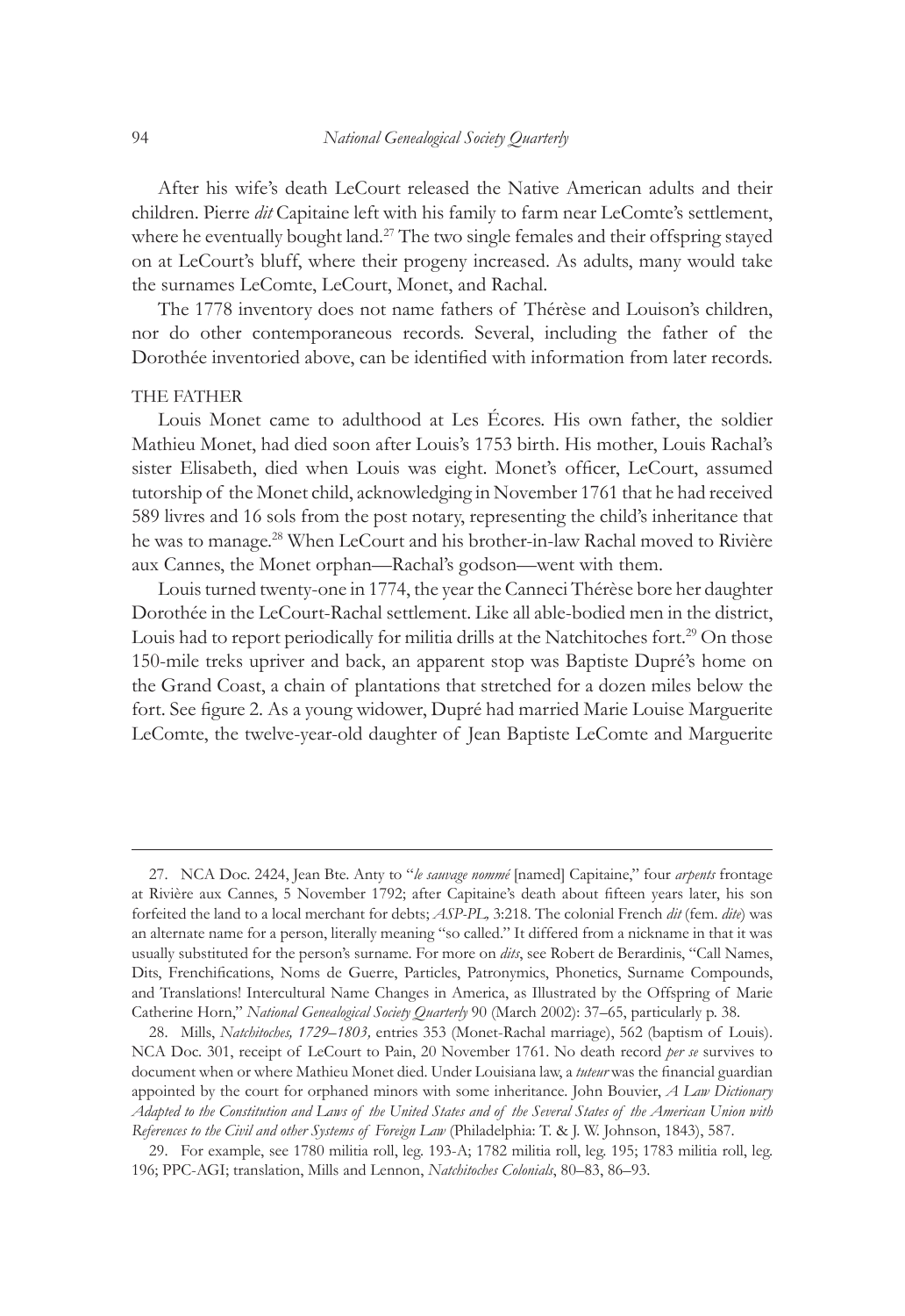LeRoy.<sup>30</sup> Dupré died in 1781, leaving much of his estate to his childless widow.<sup>31</sup> Within a year Monet bought an undeveloped tract adjacent to Dupré's land.<sup>32</sup>

#### *Introducing Dorothée No. 2: French and African*

Louis's decision to purchase land adjacent to Widow Dupré was likely calculated. Three years later she agreed to marry him. Before the marriage, she sold to him her share of the Dupré plantation and its enslaved people:

Françoise, *negresse Créole*, about twenty-three, and her children

- • Remy, small *nègre*, about six
- • Marie Louise, small *mulâtresse*, about three
- • Charles, small *nègre*, about one and a half

Thérèse, *negresse*, about forty, and her children

- • Athanase, small *nègre*, about seven
- • Nanette, small *negresse*, about three

• Marie Josephe, small *negresse*, about two

**Dorothé**, small *mulâtresse*, about seven

Antoine, young *negrillon*, about fifteen<sup>33</sup>

Seven-year-old Dorothée, French and African, was curiously cited alone rather than in a family group. Unlike the Rivière aux Cannes LeCourts, the Duprés, living relatively close to the post, had most newborns baptized reasonably soon. On 1 March 1778 Baptiste Dupré had presented Dorothée, born 31 October 1777, and the natural daughter of his enslaved Marguerite. The priest, who preferred not to memorialize miscegenous behavior he could not control, did not note color or race in the record.<sup>34</sup>

<sup>30.</sup> Mills, *Natchitoches, 1729–1803,* entries 651 (Louise Marguerite's baptism), 999 (Dupré-LeComte marriage), and 1269 (Dupré's death). NCA Doc. 593, Dupré–LeComte marriage contract, 7 September 1769. Historically, under canon law prior to its 1917 modernization, the minimum age for marriage was twelve for females and fourteen for males. See Brendan F. Brown, "The Canon Law of Marriage," *Virginia Law Review* 26 (November 1939): 70–85, particularly p. 83; *JSTOR* (https://www .jstor.org/stable/1067922).

<sup>31.</sup> NCA Doc. 1554, succession of Jean Baptiste Dupré, August–September 1781.

<sup>32.</sup> NCA Doc. 1624, Poissot to Monet, 6 November 1782.

<sup>33.</sup> NCA Doc. 1831, Dupré to Monet, 15 August 1785.

<sup>34.</sup> Mills, *Natchitoches, 1729–1803,* entry 2326. For the pastor's struggle against miscegenation, see Elizabeth Shown Mills, "Quintanilla's Crusade, 1775–1783: 'Moral Reform' and Its Consequences on the Natchitoches Frontier," *Louisiana History: Journal of the Louisiana Historical Association* 42 (Summer 2001): 277–302; *JSTOR* (https://www.jstor.org/stable/4233761).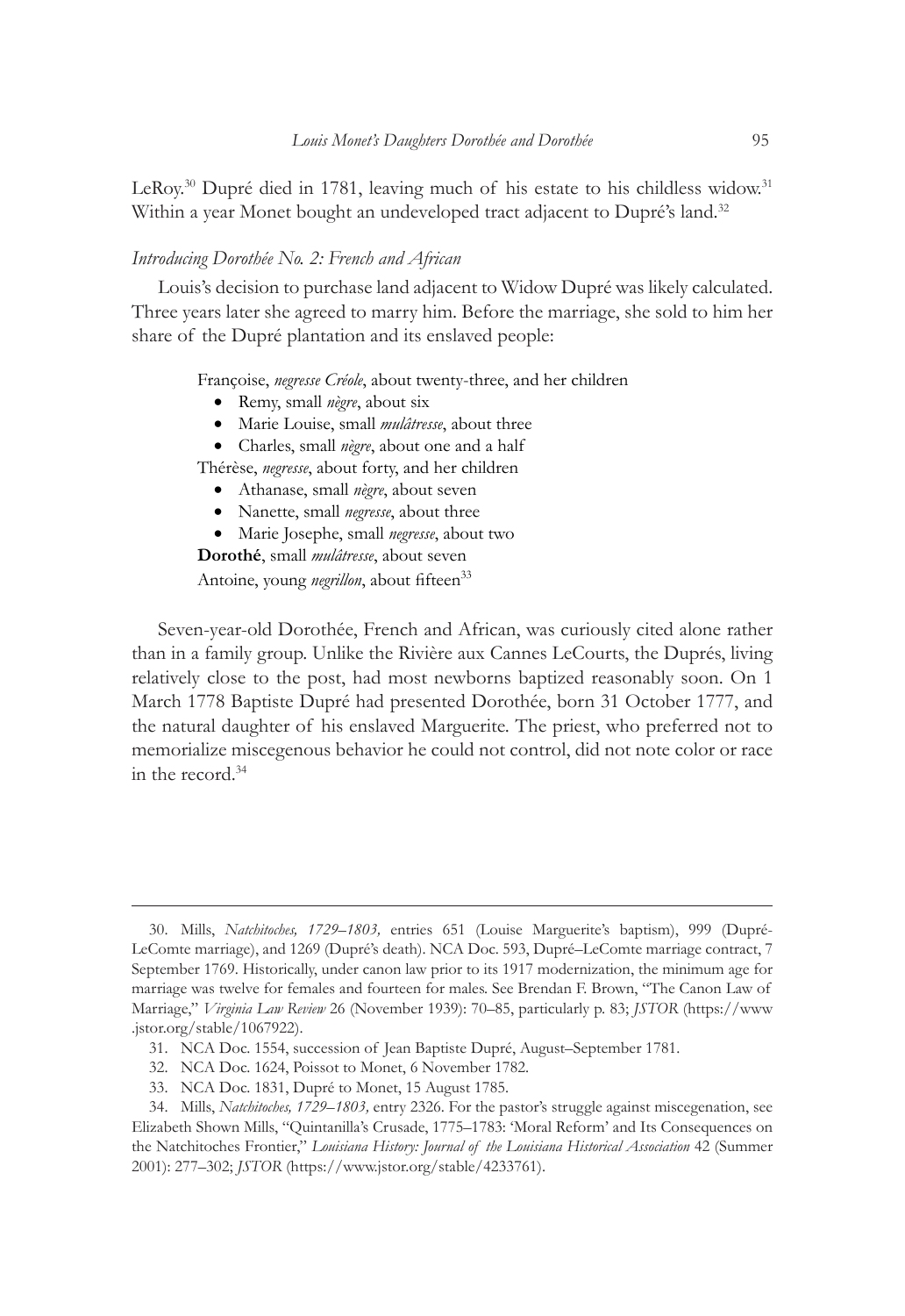The presentation of the French-African Dorothée as a lone child in the 1785 deed suggests she was an orphan.<sup>35</sup> However, her mother was alive, apparently purchased earlier by Monet via an unrecorded act. Three months after the deed, Monet and Widow Dupré drafted a marriage contract—a document in which the future spouses identified the property brought into the union and set terms for the inheritance of community property at their deaths. Monet's list of property not only includes as a family unit Marguerite and her daughter Dorothée, but also indicates that Marguerite, about thirty-five, was a native of Guinea.<sup>36</sup>

#### *Locations and Associations Separate the Two Dorothées*

Two Dorothées appear connected to Louis Monet: one French Indian, born in the LeCourt-Rachal settlement where Monet was raised; the other French African in his possession on the Grand Coast. Those locations help identify the Dorothées in records, as do the names of fellow slaves who lived and worked with this Dorothée and her mother Marguerite. Particularly important in that regard was the enslaved Françoise, twenty-three when Monet acquired her. Already known as the daughter of the iconic freedwoman Marie Thérèse Coincoin, Françoise bore children for Monet.<sup>37</sup> Future associations between the offspring of the French-African Dorothée and Coincoin's children helped separate the two Dorothées.

While Monet lived on the Grand Coast, LeCourt died and Monet plotted a new future. In November 1785, two months after his marriage, Louis leveraged their combined property to buy LeCourt's bluff from his succession.<sup>38</sup> Until that debt was paid, he and Marie Louise Marguerite remained on the Grand Coast. The 1787 census enumerates them there with two tracts totaling twenty *arpents* of frontage, twenty-one slaves, fifty cows, and twenty horses.<sup>39</sup> Louis had prospered. Five years

<sup>35.</sup> Under the Black Code then practiced in Louisiana, a parent could not be sold away from children under the age of fourteen—or spouses from each other if wed in the church. For a translation of this law, see "(1724) Louisiana's Code Noir," *BlackPast,* an academic "online reference center" (https://www.blackpast.org/african-american-history/louisianas-code-noir-1724/), section XLI–XLII; transcribed from B. F. French, *Historical Collections of Louisiana: Embracing Translations of Many Rare and Valuable Documents* (New York: D. Appleton, 1851).

<sup>36.</sup> NCA Doc. 1839, Monet-Dupré marriage contract, 10 October 1785.

<sup>37.</sup> Elizabeth Shown Mills and Gary B. Mills, "Slaves and Masters: The Louisiana Metoyers," *NGSQ* 70 (September 1982): 163–89, particularly 171. Also, Elizabeth Shown Mills, "Documenting a Slave's Birth, Parentage, and Origins (Marie Thérèse Coincoin, 1742–1816): A Test of 'Oral History'," *NGSQ* 96 (December 2008): 245–66. Mills, "Marie Thérèse Coincoin: Cane River Slave, Slaveowner, and Paradox," chapter 1 in Janet Allured and Judith F. Gentry, *Louisiana Women: Their Lives and Times* (Athens, GA: University of Georgia Press, 2009), 10–29.

<sup>38.</sup> NCA Doc. 1848, LeCourt to Monet, 16 November 1785.

<sup>39.</sup> 1787 Census of Natchitoches; Mills and Lennon, *Natchitoches Colonials*, 107.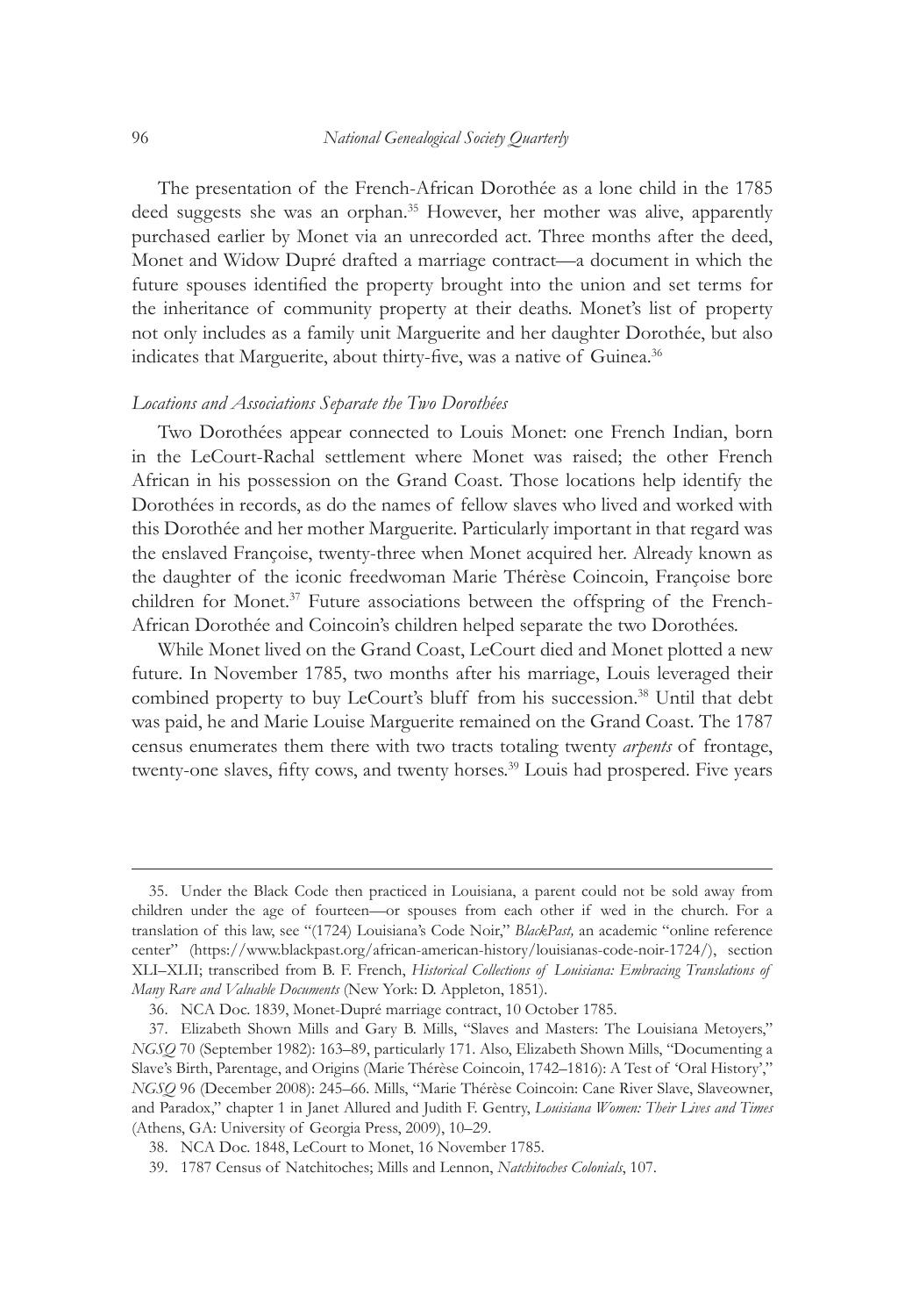later, the Monets sold the Grand Coast land and moved to Les Écores*,* taking with them the younger Dorothée and her birth family.<sup>40</sup>

The twenty-one-person workforce that Louis held in 1787 grew to forty during his last years at Les Écores*,* under management by an Anglo-American *économe* (farm manager).<sup>41</sup> Several new births on Monet's plantation were his children. His wife, who had been married off to her first husband at the age of twelve, remained barren.<sup>42</sup>

## *Inequity Separates the Two Dorothées*

As the two Dorothées came to adulthood at Les Écores, their father provided for their future—but not equitably. Louis's paternity of the half-Canneci Dorothée was open knowledge. In 1796, before his once-tidy signature became a ragged *X* mark, he filed with the commandant a petition for more land at the bluffs—for his oldest daughter.43 The petition was granted, allowing her the right to develop 800 *arpents* (667 acres) adjacent to him.44 Under his tutelage or arrangement, she sold half that raw land for funds needed to clear the rest of it. Her deed, penned by the Natchitoches post commandant, identified her as "Dorothée, a *métive*, the natural daughter of Louis Monet."45

<sup>40.</sup> NCA Doc. 2283, Monet to Poissot, 13 February 1791; also Doc. 2574, Monet to LaBerry, 10 December 1794.

<sup>41.</sup> That farm manager, Tom Monroe, filed bills for his services when Louis's succession was opened; see NCA Doc. 3806, Monet succession, opened 12 November 1804. See also the succession's inventory of enslaved people.

<sup>42.</sup> The statement that Monet's widow was barren is based upon no children being baptized for her and the fact that no later marriage records reveal the existence of a child whose baptismal record has been destroyed. When she died as the estranged wife (and then widow) of a third husband whom she had already paid off, her legal heirs were siblings who opened no succession; her by-then-meager property was assumed by the heirs on whose land she then lived. For her death on 28 August 1829, see St. François Church (Natchitoches), Register 15, "Whites" 1829:9, "Marie Louise Lecompte Ve [Widow] Monete." St. François, today, is called Immaculate Conception.

<sup>43.</sup> The last record Louis Monet is known to have signed was NCA Doc. 2795, Dame Widow LaCour to her son Zenon, 10 July 1797. The earliest document found with his *X* is dated March 1803, NCA Doc. 3782 (Louis Monet succession vouchers), Monette to Anty, promissory note. This LaCour family, which moved up to the Bluffs from Pointe Coupée should not be confused with the LeCourts. For disambiguation of the three separately rooted LaCour/LeCourt families that settled this stretch of river, see E. S. Mills, "The Forgotten People: Cane River Creoles," *Facebook* (https://www.facebook .com/ForgottenPeopleCaneRiverCreoles/posts/2110304659101310 : posted 28 September 2020), "Bits of Evidence No. 520: LaCour vs. LaCour vs. LeCourt/LaCour."

<sup>44.</sup> Ory G. Poret, *Spanish Land-Grants in Louisiana, 1757–1802* (Ville Platte, La.: Provincial Press, 1999), 121.

<sup>45.</sup> NCA Doc. 2838, Dorothée to Maës, 7 April 1798. *Métive* (fem. *métisse*) was the French word for the European-Indigenous mixture. For *métissage* and its differences from Créolization, see Shannon Lee Dawdy, *Building the Devil's Empire: French Colonial New Orleans* (Chicago: University of Chicago Press, 2008), 5.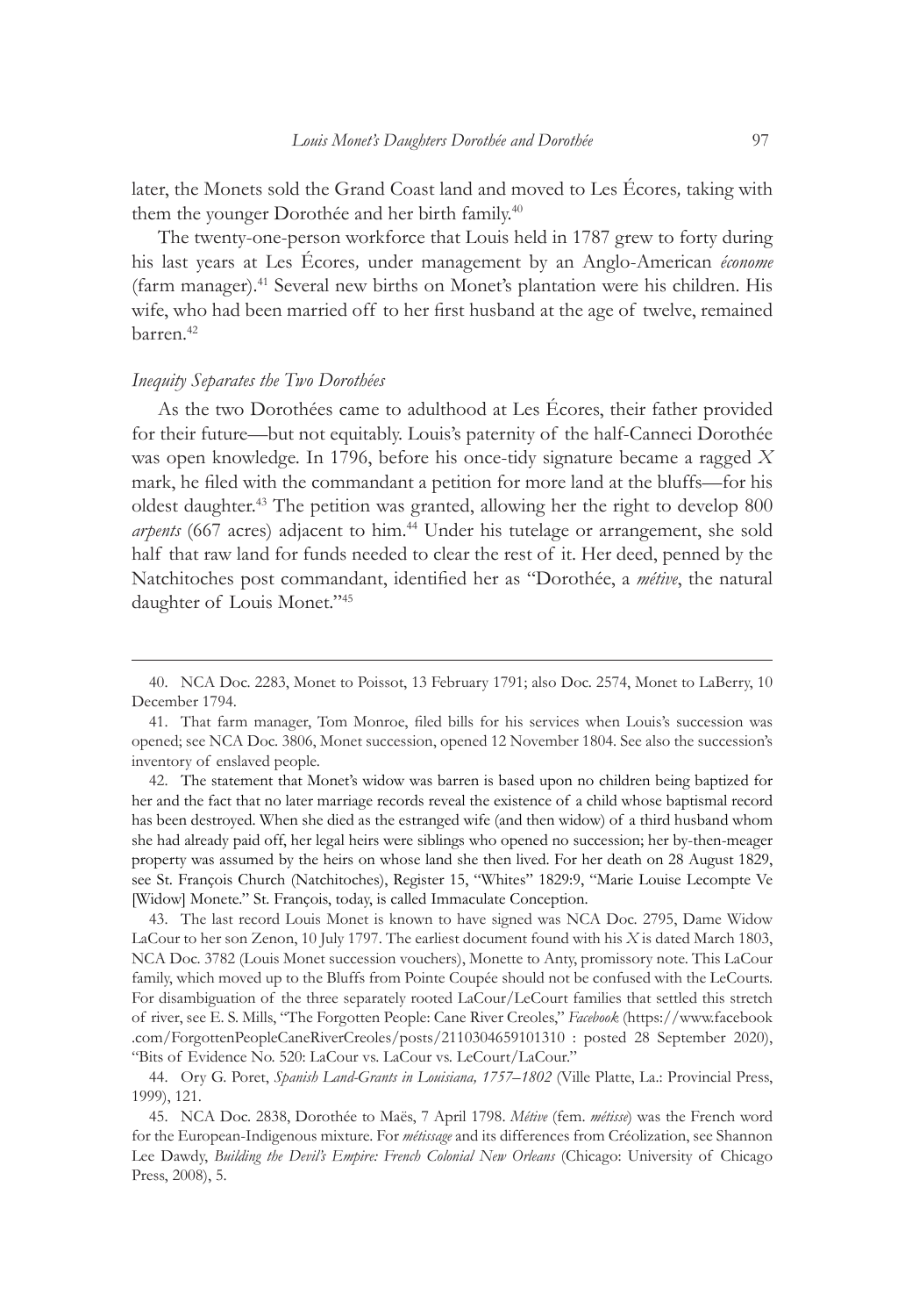In 1801 Louis manumitted one of his enslaved people, the only one he would ever free: the "*mulâtresse* named Dorothée, aged twenty-two," whom he "had acquired from Madame Marie Louise before his marriage to said lady." That manumission took place as an act allowed by *coartación,* a Spanish law allowing slaves to purchase themselves—or third parties to do it for them—after petitioning the court for an estimation of their "value." At Natchitoches, coartación also was a guise fathers used to manumit offspring they preferred not to acknowledge. So, in 1801 Louis and his friend Emanuel Derbanne made the 150-mile round trip to the post where Louis "agreed to the estimate that has been put on . . . Dorothée" and declared that Derbanne had paid him 800 piasters for her freedom.<sup>46</sup>

Louis, however, did not help the French-African Dorothée obtain land, and he created no known record to imply paternity. Nor is evidence known of a prior or subsequent relationship between Dorothée and Derbanne.<sup>47</sup> Neither this Dorothée nor her children would ever use the Derbanne name. While Dorothée herself used no surname, her son self-identified as Monet throughout his life and named his mother as Dorothée "Monete."48

Louis's death in 1804 left the childless Marie Louise Marguerite LeComte a wealthy woman and target for ambitious men.<sup>49</sup> She soon wed, disastrously, the newly appointed Anglo-American justice of the peace at Les Écores. Her suit for separation in 1809 was costly, but she maintained possession of the enslaved families she had inherited from her Dupré and Monet husbands.<sup>50</sup> Across the next quarter-century she freed several of those enslaved youths, including her late husband's sons Louis Monet Jr. and François Nicolas Monet.<sup>51</sup> In manumitting

48. Elizabeth Shown Mills, *Natchitoches Church Marriages, 1818–1850: Abstracts from the Registers of St. François des Natchitoches* (Tuscaloosa: Mills Historical Press, 1985)*,* entry 375.

49. NCA Doc. 3806, Monet succession, opened 12 November 1804.

50. NCA Doc. 3711, James F. Porter and Marie Louise LeComte, separation agreement, 5 August 1809.

51. For Louis Jr.'s manumission, for which Widow Monet had to seek permission from the state legislature because he was still under thirty, see *Journal of the Senate of the State of Louisiana, 1825* (Baton Rouge: The Senate, 1825), 25, 27, 46; *Journal of the House of the State of Louisiana, 1825* (Baton Rouge: The Legislature, 1825)*,* 39, 71, 73, 85. Also, Marie Louise LeComte to "her slave Louis Monette, aged 22," folder 75, Cane River Notarial Collection, Historic New Orleans Collection, L. Kemper Williams Research Center, New Orleans. François Nicolas's manumission record has not yet been found. He was free by 1834; see Natchitoches Miscellaneous Book 18:412, Gaïennié to Monette, 22 August 1834.

<sup>46.</sup> "Old Natchitoches Data," vol. 2:40, typescript, Melrose Collection, Cammie G. Henry Research Center, Northwestern State University, Natchitoches.

<sup>47.</sup> Some confusion is caused for researchers by the existence of a third enslaved Dorothée, born on the plantation of Emanuel Derbanne's father Pierre. That Dorothée, born 26 December 1792, was the godchild and namesake of the French-Indian Dorothée; Mills, *Natchitoches, 1729–1803,* entry 2699. This third enslaved Dorothée was left to Pierre Derbanne's son Joseph in the will of Pierre's widow. Emanuel Derbanne acquired that Dorothée in a slave exchange with his brother Joseph but sold her in 1810 to her wealthy kinsman of color who manumitted her. For the life of this third Dorothée, see Mills and Mills, *The Forgotten People,* rev. ed., 77–79.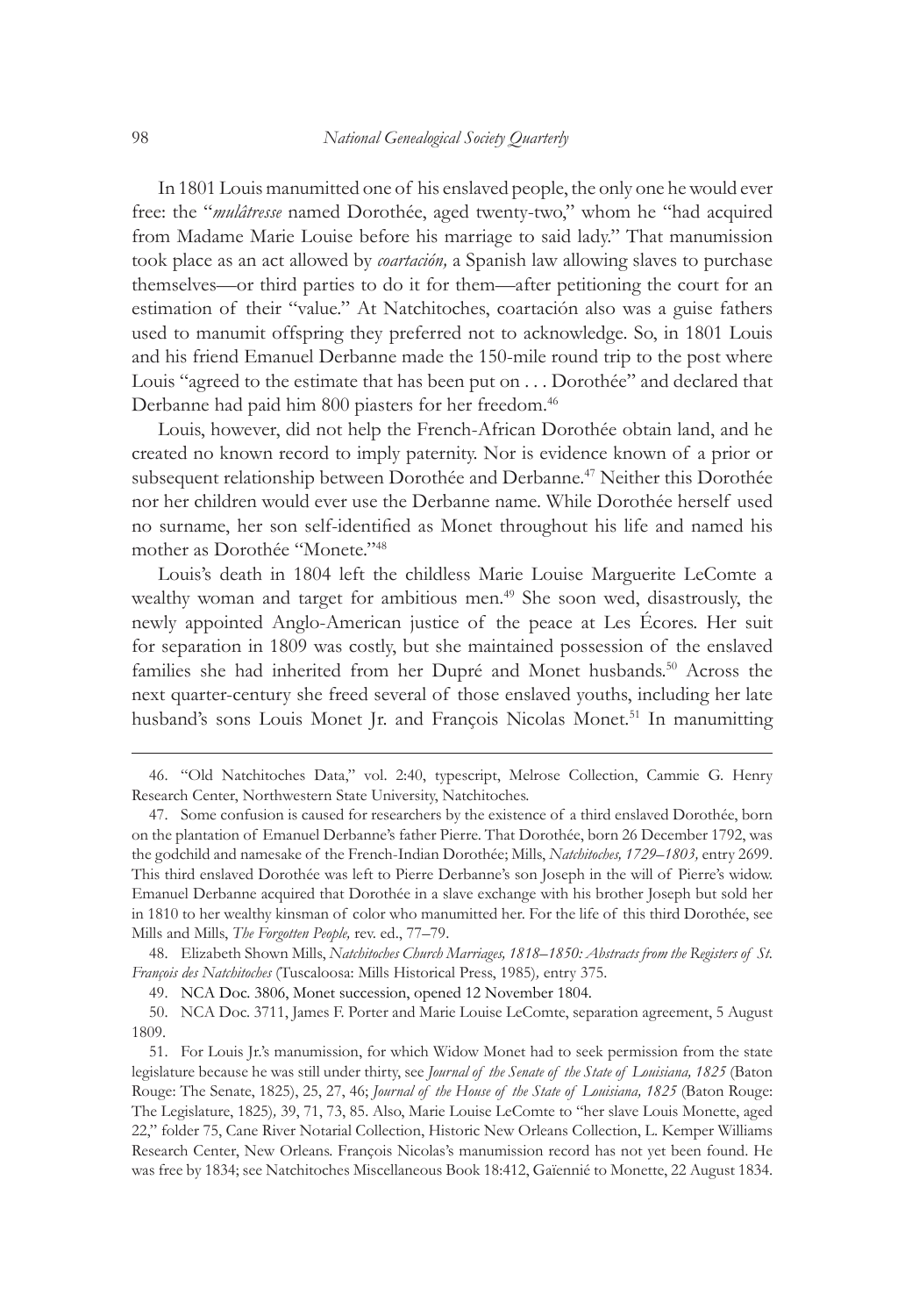young Louis, Widow Monet called him "Louis Monette." Both freedmen used their father's surname openly within the community.

The following genealogical summary separates the lives and offspring of each Dorothée, emphasizing evidence that distinguishes one from the other. It identifies their siblings for whom evidence exists that Louis Monet was the father.

### GENEALOGICAL SUMMARY

**1. Louis***<sup>5</sup>*  **Monet** (Elisabeth*<sup>4</sup>*Rachal, Pierre*<sup>3</sup>* Rachal, Elisabeth*<sup>2</sup>* Jagut, François*<sup>1</sup>* Jacut),<sup>52</sup> baptized June 1753, Poste St. Jean Baptiste des Natchitoches, Louisiana, as son of the Parisian-born soldier Mathieu Monet and wife Elisabeth Rachal. He married 11 October 1785, the widow of Baptiste Dupré: **Marie Louise Marguerite LeComte**, born April 1757, daughter of Jean Baptiste LeComte and Marguerite LeRoy. Marie Louise Marguerite died 28 August 1829; she lies buried at Shallow Lake Cemetery on the plantation of her brother Ambroise LeComte.53 Louis died 1 November 1804 at his Les Écores plantation just above the parish line dividing Natchitoches from Rapides; his burial site is unknown.<sup>54</sup> The Monet marriage produced no children. Evidence suggests that Louis fathered at least six children by enslaved women.

Child of Louis Monet by **Thérèse,** a Canneci Indian enslaved by Louis Mathias LeCourt de Presle:

**+** 2. i. dorothée*<sup>6</sup>* monet, French-Indian, consistently called "Canneci" and "free woman of color." Born 24 September 1774, Les Écores; died there 22 July 1820. She had a relationship, about 1801–10, with her father's French-Créole first cousin **Étienne Rachal.**<sup>55</sup> Her children used the surnames Monet and Rachal.

55. Succession of Marie Jeanne LeRoy, 20 April 1778 inventory citing Dorothée's mother and birthdate. Also, Natchitoches Ph., Succession Book 3:22–25, Dorothée Monet; Office of the Clerk of Court. For Étienne Rachal, see the subsequent discussion in text.

<sup>52.</sup> For image copies of documents defining Louis Monet's Rachal ancestry, see Mills, "Bits of Evidence" nos. 350–57.

<sup>53.</sup> Mills, *Natchitoches, 1729–1803,* entry 562 (baptism of Louis), 651 (baptism of Louise Marguerite), 1093 (marriage). Also, St. François Parish, Register 15, "Whites" burials, 1829:17, "Marie Louise Lecompte, Ve [widow] Monete." Shallow Lake Cemetery, long abandoned, lies in Section 43 T7N R6W.

<sup>54.</sup> NCA Docs. 3202 and 3806, succession of Louis Monet. The likeliest site—the oldest known cemetery in his region—is the Wise Church Cemetery on the land settled by Louis Rachal in the 1760s. The earliest surviving iron crosses, when the author first visited the cemetery in 1971, dated only to the 1830s. Surviving church registers show that the LeComtes, upon settling at Shallow Lake, set up a burial ground on their land for those who died on the upper reaches of Rivière aux Cannes. It is likely that a similar burial ground was established down at Les Écores on the land of Rachal, rather than that of the often-absent LeCourt.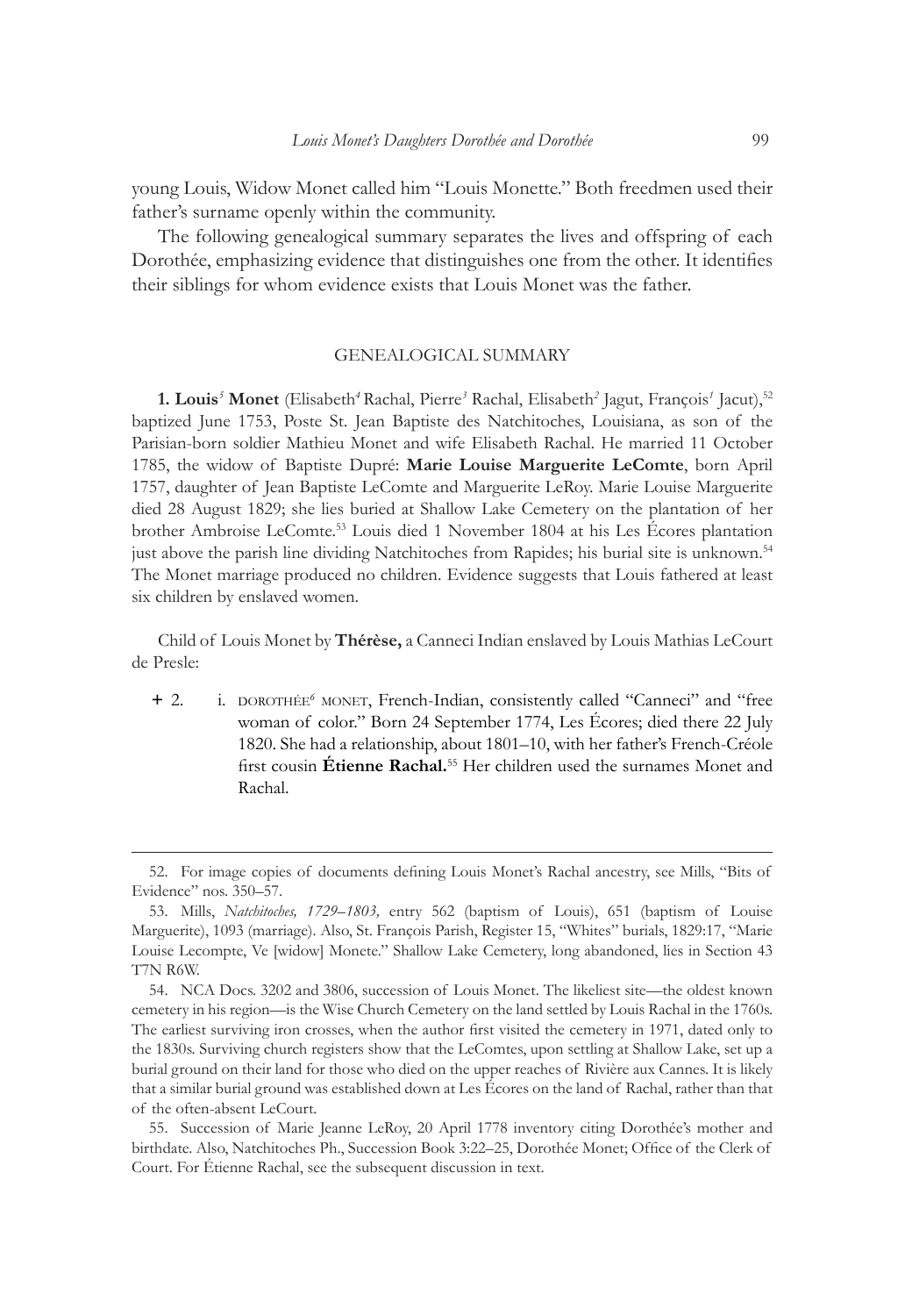Child of Louis Monet by **Marguerite,** a native of Guinea enslaved by Jean Baptiste Dupré and Louis Monet:<sup>56</sup>

**+** 3. ii. dorothée*<sup>6</sup>* monet, French African, consistently called "mulatress" and "free woman of color." Born 31 October 1777, on the Grand Coast, Red River (now Cane River), post of Natchitoches;<sup>57</sup> last on record, September-December 1821 in the company of her daughter's French-African husband Pierre Metoyer Jr. and his brother, Pierre-Toussaint Metoyer.<sup>58</sup> Her children used the surnames Monet and Cloutier.

Children of Louis Monet by **Marie Françoise,** a black Créole born at Natchitoches, enslaved by Jean Baptiste Dupré and Louis Monet:<sup>59</sup>

- 4. iii. FLORENTIN<sup>6</sup> MONET, *pardo*, manumitted by Louis Monet at baptism 18 December 1791—apparently died young.<sup>60</sup>
- 5. iv. FRANÇOIS NICOLAS MONET, baptized 22 February 1797 at seventeen months;<sup>61</sup> manumitted by 1834 when he bought freedom for his daughter Marie Zélia, fifteen.<sup>62</sup>

59. Marie Françoise was the daughter of Marie Thérèse Coincoin and a half-sister of Pierre and Toussaint Metoyer, above. Françoise, at seven, was illegally sold to Dupré; see Mills and Mills, *Forgotten People,* rev. ed., 15–16, 47–48, 51, 53, 92–93, 100. Françoise also had another son who used the surname Monet: Charles, who was inventoried as aged one and a half in 1785. He was manumitted by Widow Monet on 3 June 1824; Natchitoches Ph., Conveyance Book 15:74; Office of the Clerk of Court. A carpenter, Charles died unmarried in 1827, with his by-then free mother reporting his death and renouncing his succession; Succession Book 6:118–24. Usage of a surname other than the mother's almost always represented a claim to paternity in this society. However, most records call Charles *nègre* (the French term for a male of full-African ethnicity), rather than *mulâtre* (the term for a male considered half-African and half-European), suggesting he was not Monet's son or was unusually dark for a half-French man.

60. Mills, *Natchitoches, 1729–1803,* no. 2650. Spanish priests sent to Louisiana preferred the terms *pardo* and *moreno,* for *light* and *dark*, as opposed to more specific terms for exact mixtures.

61. Mills, *Natchitoches, 1729–1803,* no. 3145.

62. Natchitoches Ph., Miscellaneous Book 18:412, Gaïennié to Monet; Office of the Clerk of Court. Gaïennié had purchased his plantation and ninety-three enslaved people from Alexis Cloutier, first cousin of Louis Monet Sr. and brother-in-law of Widow Monet; Natchitoches Ph., Conveyance Book 12:211–15. Cloutier had purchased the land and its workforce from the Widow Monet on 20 August 1818; NCA Doc. 4941.

<sup>56.</sup> NCA Doc. 1839, marriage contract of Louis "Monnet" and Widow Baptiste Dupré.

<sup>57.</sup> Mills, *Natchitoches, 1729–1803,* entry 2326.

<sup>58.</sup> Mills, *Natchitoches, 1800–1826,* entry 1438. Both brothers were named Pierre. In their culture, most infants were named by and often for their godparents. Thus, Pierre-Toussaint was named Pierre, even though he had an older brother Pierre, because his godfather was named Pierre. To distinguish between the two brothers, the younger's call-name was his middle name, Toussaint.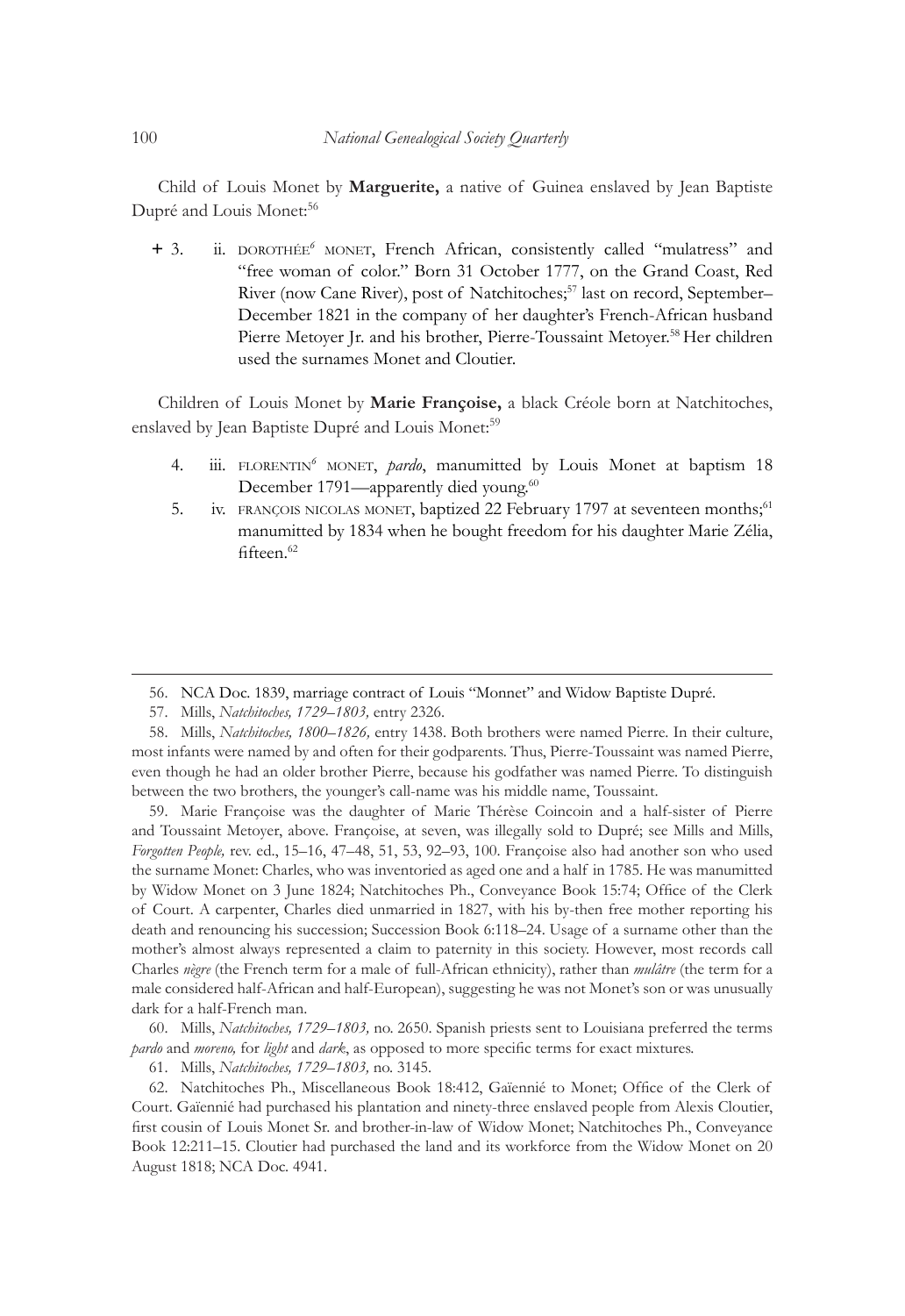Child of Louis Monet by **Cécile,** daughter of deceased Native American Catherine, enslaved by Jean Baptiste Dupré; Cécile was manumitted as a child by Dupré's will:<sup>63</sup>

6. v. marie*<sup>6</sup>* louise perine cécile aka monet, born about 1788; no baptismal record found; died before 11 March 1824.<sup>64</sup> By an Anglo newcomer, Dr. **James F. Porter** (justice of the peace for the district of Les Écores) she bore two sons: Jacques, born 25 December 1802,<sup>65</sup> and Louis, born about 1813.<sup>66</sup> In 1809, after Porter wed Widow Monet and purchased part of Dorothée Monet's concession, he donated a parcel to the seven-year-old Jacques, citing the boy as his son "by a free mulatress Marie Louise, daughter of Cécile, a free woman of color."<sup>67</sup> When Jacques married on 24 August 1830, he cited his mother's given name as "Perine," not "Marie Louise.<sup>68</sup> When Louis married on 14 May 1833, he cited his mother as "Perine Cécile."<sup>69</sup> Louis's 1835 burial record identifies his mother as Marie Perine Monet.<sup>70</sup>

Child of Louis Monet by **Marie Louise LeComte,** French-African daughter of Françoise (above) by the French Créole Ambroise LeComte, brother of Widow Dupré; enslaved by the Dupré estate and Louis Monet:<sup>71</sup>

7. vi. LOUIS<sup>6</sup> MONET, born 25 December 1802;<sup>72</sup> freed 2 May 1825 by his father's widow;73 civilly married **Marie Louise Coton-Maïs** on 17 May 1825, with church ratification on 23 July 1829.74 He was called "Louis Monette" by

65. Mills, *Natchitoches, 1800–1826,* entry 49.

<sup>63.</sup> NCA Doc. 1554, succession of Jean Baptiste Dupré, August–September 1781.

<sup>64.</sup> Succession Book 5:253, succession of Dr. James F. Porter. On that date "Louis Metoyer, fmc" (free man of color), petitioned the court saying that "Jacques Porter & Louis Porter two free children of color under the age of Puberty are without father or mother, that he is related to them and wishes to be appointed their tutor." Jean Baptiste [Louis] Metoyer, Jean Baptiste [Augustin] Metoyer, Auguste Metoyer, Jean Baptiste Dominique Metoyer, and Joseph Metoyer were ordered to the family meeting. Louis Metoyer is the only one of his generation for whom some kinship to the boys has been found. Louis's daughter Marie Rose married Jean Baptiste Balthasar, brother of Cécile.

<sup>66.</sup> St. François Register 15, burial section "free people of color and slaves," no. 1835:2 (Louis Porter, aged 22).

<sup>67.</sup> NCA Doc. 3739, "James F. Porter, Esquire," donation to "James Porter, son."

<sup>68.</sup> Mills, *Natchitoches Church Marriages, 1818–1850,* entry 175, Porter–Coton-Maïs.

<sup>69.</sup> Ibid.*,* entry 242, Porter–Metoyer.

<sup>70.</sup> St. François Register 15, section "free people of color and slaves," no. 1835:2.

<sup>71.</sup> Mills, *Natchitoches*, *1729–1803,* no. 2404. Marie Louise, born on the Dupré plantation before Widow Dupré married Monet, was allowed to openly use the surname of her white father (her mistress's brother Ambroise LeComte). She was purchased and manumitted in 1835 by her son Louis Monet Jr., who had been freed by his father's widow (and his own great-aunt); see Gaïennié to Monette, 23 March 1835, folder 396, Cane River Notarial Collection. For more on this enslaved family, see Natchitoches Parish Court files, Heirs of Dupré v. Cloutier, microfilm PC 22, Clerk of Court's Office.

<sup>72.</sup> Mills, *Natchitoches, 1800–1826*, entry 1838.

<sup>73.</sup> Marie Louise LeComte (Widow Monet) to "her slave Louis Monette, aged 22," folder 75, Cane River Notarial Collection.

<sup>74.</sup> Mills, *Natchitoches Church Marriages, 1818–1850*, entry 152.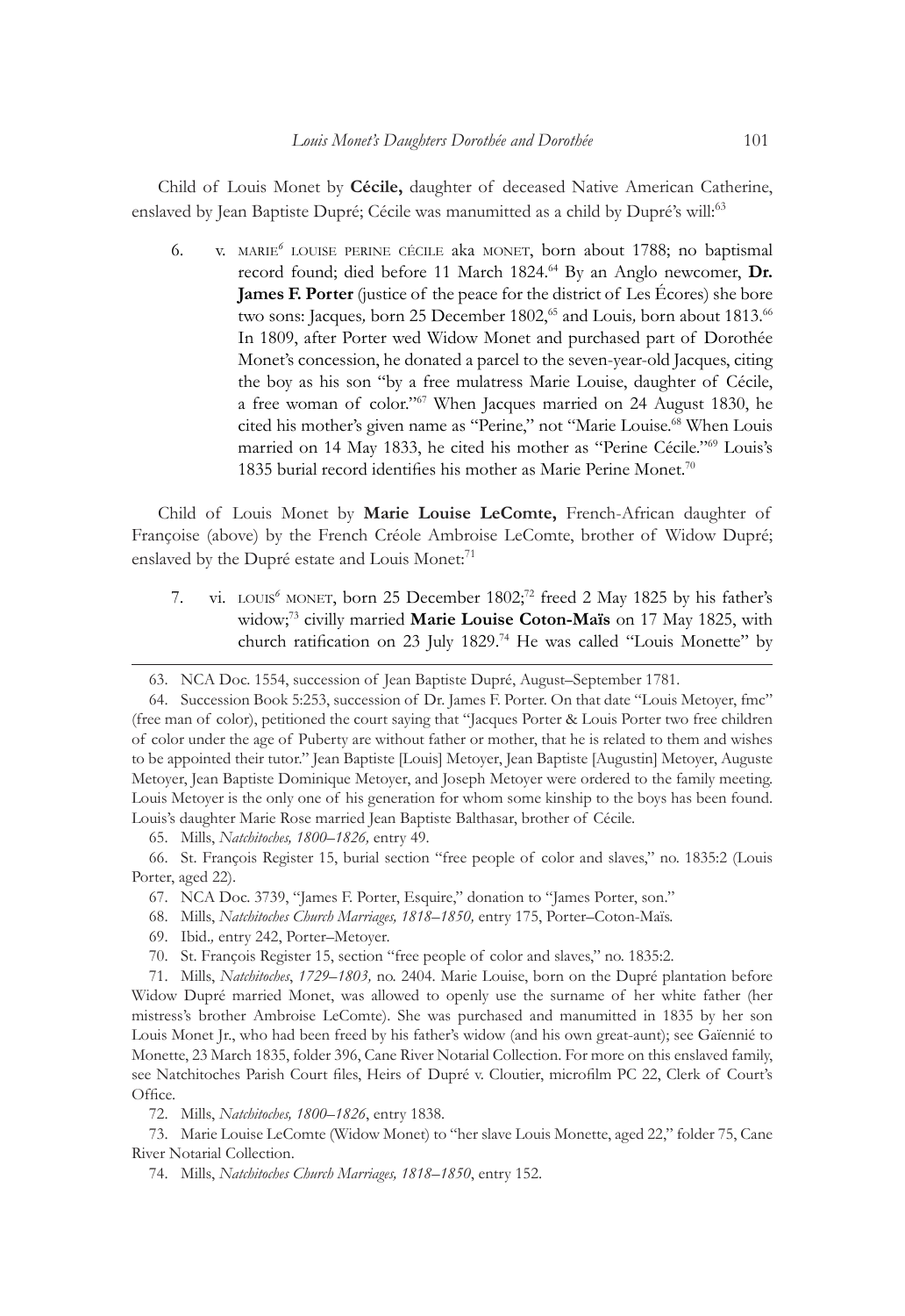Widow Monet when she freed him. His father-in-law's will of 1834 calls him "*Palière* Louis Monet."75

**2. Dorothée***<sup>6</sup>*  **Monet** (Louis*<sup>5</sup>* Monet, Elisabeth*<sup>4</sup>*Rachal, Pierre*<sup>3</sup>* Rachal, Elisabeth*<sup>2</sup>* Jagut, François*<sup>1</sup>* Jacut), French and Indian, born 24 September 1774, Les Écores. She died there unmarried, 22 July 1820.<sup>76</sup> Consistently called "Canneci" and "free woman of color," Dorothée had only one known relationship, dating provably from 1807–11 and apparently as early as 1801: **Étienne Rachal,** born about 1775–77*,* son of the French Créole Jacques Rachal and his French Créole and Gypsy wife**.** 77

Dorothée's baptism on 29 December 1775 would allow her privileges denied to most enslaved children. Her owner, retired officer Louis Mathias LeCourt de Presle, took her to the post, where his old friend, Commandant Athanase Mauguet de Mézières, served as her godfather.<sup>78</sup> All other enslaved children in LeCourt's settlement, including Dorothée's siblings by different fathers, were baptized by a passing priest using Rivière aux Cannes neighbors as godparents.

Freed under Spanish Louisiana's general emancipation of Native Americans, Dorothée remained with her birth family. At LeCourt's death, they stayed on with his heirs.<sup>79</sup> When Dorothée's father Louis Monet moved to Les Écores with a wife in 1792, Louis acknowledged his paternity of Dorothée and her relationship with his wife seemed cordial. After Louis helped her obtain a sizable land grant, she remained in the Monet enclave. A doctor's bill submitted to her father's succession in 1805 showed treatment of Dorothée's young daughters, "the three sisters," being charged to her father.<sup>80</sup>

After Monet's death, Dorothée did not prosper as an independent woman. The land her father helped her acquire was her main source of income, generated primarily by selling off parcels.<sup>81</sup> By 1807 she had acquired an enslaved woman, Susanne, whom she rented to a neighbor to tend his ill wife for sixteen months. Dorothée also wet-nursed the neighbor's

78. Mills, *Natchitoches, 1729–1803,* entry 2278.

79. 1787 Census of Natchitoches; Mills and Lennon, *Natchitoches Colonials*, 112. Native Americans were not enumerated; twelve "slaves" (unnamed) were attributed to the LeCourt household.

80. NCA Doc. 3782 (Louis Monet succession vouchers).

<sup>75.</sup> Conveyance Book 21:38, will of Antoine Coton-Maïs. *Palière* is a short form of the French surname Despallière.

<sup>76.</sup> NCA Doc. 1285, succession of Marie Jeanne LeRoy, inventory citing Dorothée's mother and birthdate. Also, Succession Book 3:22–25, Dorothée Monet.

<sup>77.</sup> No baptismal record has been found for Étienne and no succession file for his parents. His paternity is stated in the post's 1794 Public Works Roster, where he appears as "Rachal, Étienne, Son of Jacq."; Natchitoches Parish Records Collection, Louisiana State University, Baton Rouge. The roster is translated in Mills and Lennon, *Natchitoches Colonials*, especially 171. For Étienne's mother's identity, see Elizabeth Shown Mills, "Assimilation? Or Marginalization and Discrimination? Romani Settlers of the Colonial Gulf (Christophe Clan)," *Historic Pathways* (https://www.historicpathways .com/download/Romani8Jan2016.pdf : posted 2011), 66–71.

<sup>81.</sup> NCA Doc. 2838, Dorothée to Maës, 7 April 1798; Doc. 3710, Dorothée to Porter, 1809; Conveyance Book 2:66–67, Dorothée to Rachal, 19 November 1810.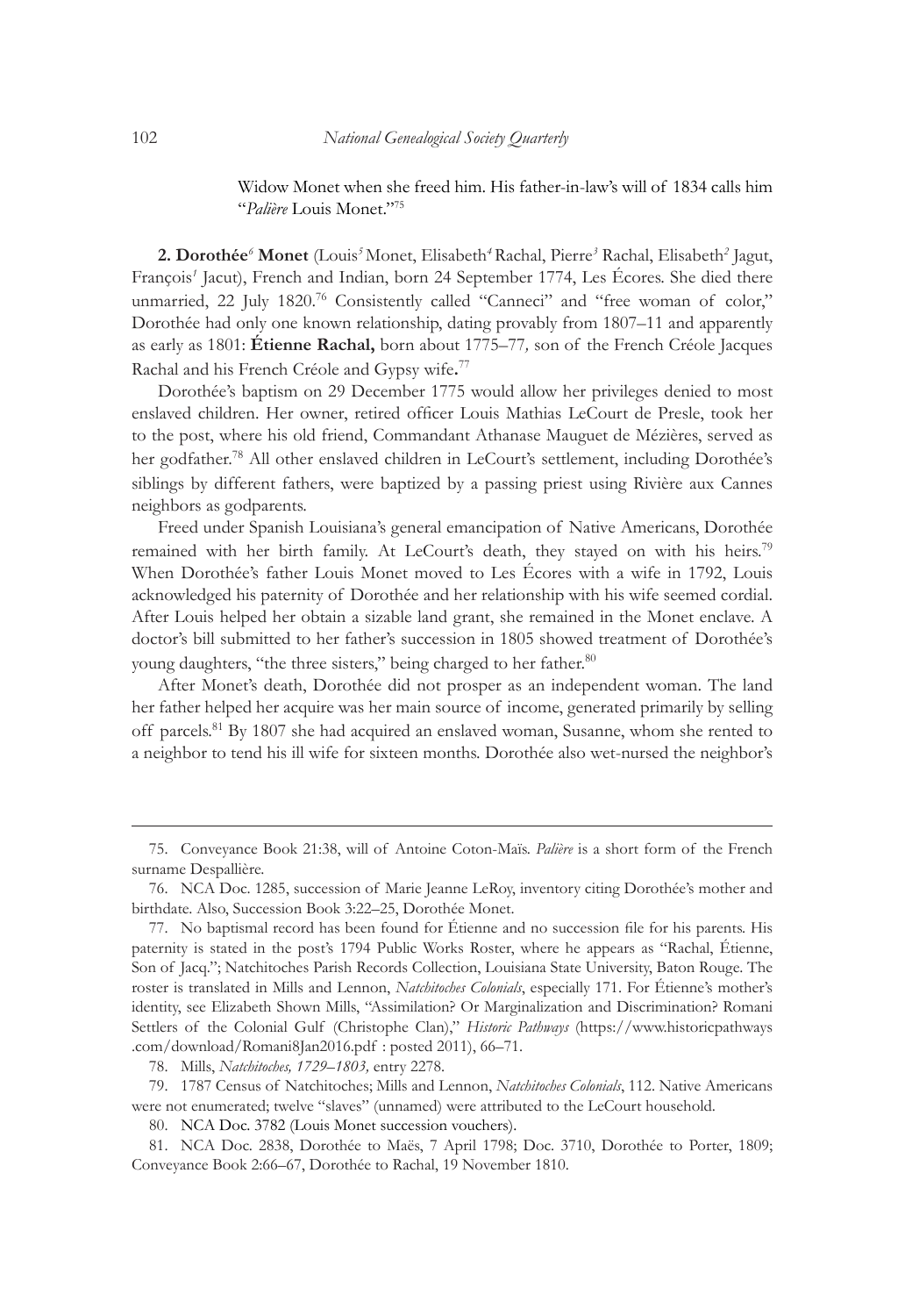newborn child during that illness.<sup>82</sup> By 1811, when the United States adjudicated Dorothée's claim for land held under Spanish title, she owned just 50.77 acres of the original 677.<sup>83</sup> A year before her death she swapped homesteads with a French-Créole neighbor, who lived a few farms away. Her will bequeathed five arpents of that to "my sister Rosalie, Widow Guillori." Her children shared the remaining land and the \$1,800 proceeds from her succession sale.<sup>84</sup>

Under Louisiana's civil law, Dorothée's status as French and Indian would have allowed her to choose a husband of any color—White, Black, Indian, or multiracial. Her only known choice was a man she could not marry under *church* law—her father's White first cousin, Étienne Rachal. Like Louis Monet, Étienne was orphaned young.85 Monet volunteered to be his tutor (financial guardian) to manage the child's inheritance until he reached adulthood, while Étienne lived with his godfather Étienne Verger.<sup>86</sup>

At Verger's death in June 1801, young Rachal moved to Monet's home at the bluffs, where Dorothée had just borne twins who would use the surname Rachal as adults. Apparently, Étienne's relationship with Monet was close. Bills submitted in Monet's estate settlement covered charges made by Étienne.<sup>87</sup>

After Monet's death, Dorothée's relationship with Étienne was openly acknowledged, even by the parish priest.<sup>88</sup> In 1810, the year Dorothée bore her last child, she conveyed ten arpents of her land to Étienne, but the relationship did not last. In 1815 he appeared at the baptismal font at Natchitoches with a child said, in the ragged remains of the record, to be the legitimate son of Étienne Rachal and [-?--]lise Ramon or Poirier.<sup>89</sup>

85. NCA Doc. 3806, Étienne Rachal to Widow Monet, 8 May 1805, receipt for "my rights in the succession of my father and mother, Louis Monet being my tutor."

86. 1787 Census of Natchitoches and 1793 Tax Roll (for Étienne Rachal living with Verger), and 1801 Church Census (June burial of Étienne Verger); translations in Mills and Lennon, *Natchitoches Colonials,* 105, 161, 193. For the role of godparents at Natchitoches specifically, based on a reconstitution of all colonial families from surviving church and civil records, see Elizabeth Shown Mills, "Family and Social Patterns of the Colonial Louisiana Frontier: A Quantitative Analysis, 1714– 1803" (B.A. Honors Thesis, University of Alabama, 1981), 200–3; archived online at Mills, *Historic Pathways* (https://www.historicpathways.com/download/famsocpat.pdf).

87. NCA Doc. 3782 (Louis Monet succession vouchers).

88. Mills, *Natchitoches, 1800–1826,* entry 311.

89. Natchitoches Conveyance Book 2:66–67, Monette to Rachal. Also, Mills, *Natchitoches, 1800– 1826,* entries 483 and 2794.

<sup>82.</sup> NCA Doc. 3720, vouchers for combined successions of Jean Pierre Cloutier and his widow, previously the widow of Jean Louis Hopok; specifically, the bill submitted by Dorothée on 20 April 1809.

<sup>83.</sup> *ASP-PL,* 2:847.

<sup>84.</sup> Conveyance Book 8:32, 28 January 1819, Monet and Goye. Succession Book 3:22–25, for 13 July 1820 will and proceedings; Succession Book 4:166–67, final account. Rosalie, a daughter of the Canneci Thérèse, used the surname *Rachal*; no record names the father but he was likely one of the sons of Louis Rachal from the plantation next door. About 1797 Rosalie married the free tri-racial Louis Guillory of Opelousas, who lived as *Indien;* Mills, *Natchitoches, 1729–1803,* entry 2863, baptism of Marie Guillari. For Rosalie's surname usage, see *ASP-PL* 3:213, claim of Rosalie Rachal.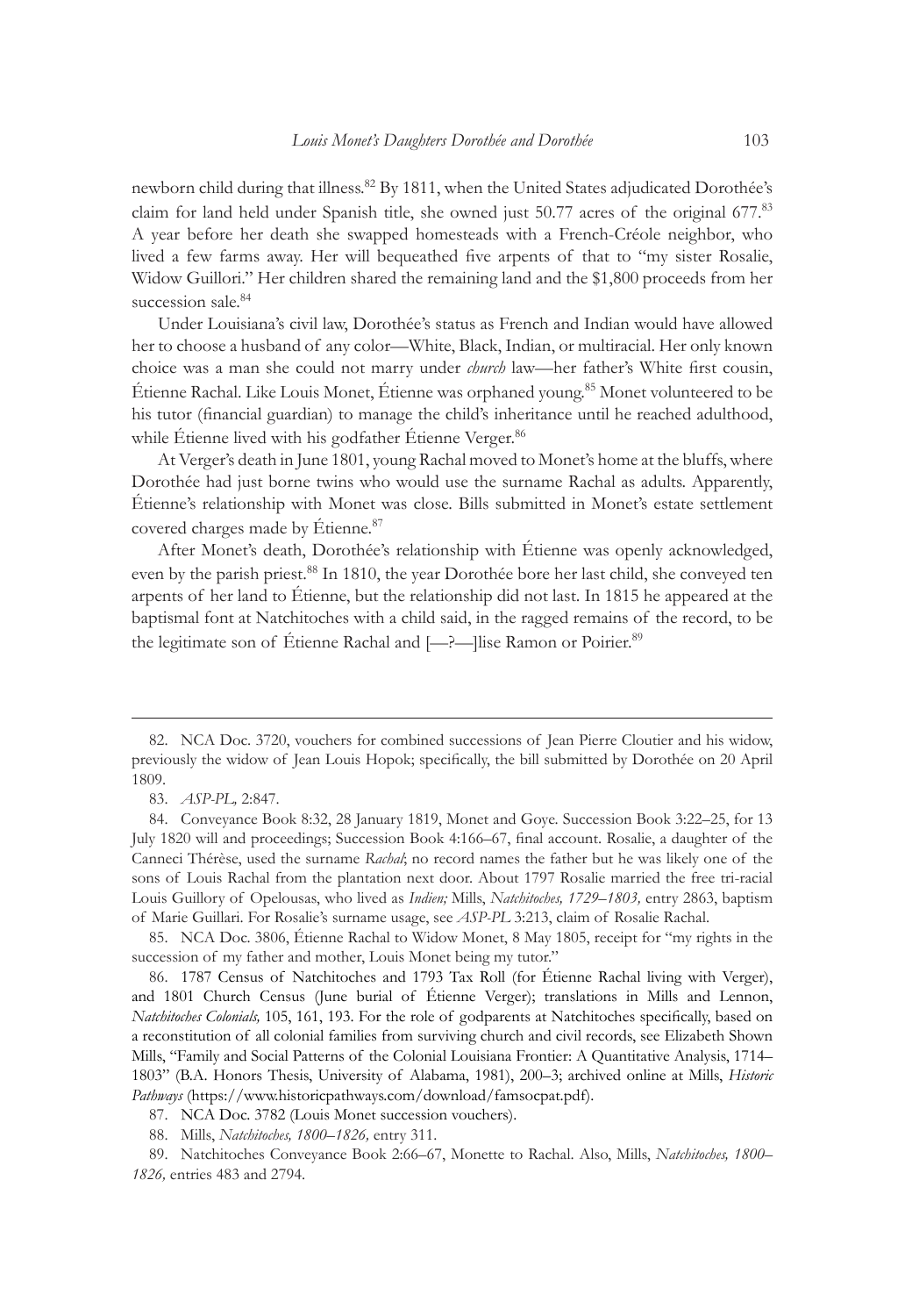Children of Dorothée Monet, apparently all by the French Creole **Étienne Rachal**:

- 8. i. marie*<sup>7</sup>* louise adelaïde "adele" dorothé, aka rachal, a twin, born 5 February 1801 at Les Écores; died after 1838.<sup>90</sup> On 25 June 1820, she and her French Créole double-cousin **François Dorsino Rachal** (born June 1790 to Barthélemy Rachal *fils* Louis Jr. and Marie Françoise Laberry) presented for baptism an infant François Ursin Rachal, born 6 October 1819.91 The child was identified there as their "natural" son and the one-quarter Native Adele, was deemed "a free woman of color."<sup>92</sup> Her second child, a daughter Florentine, was baptized as the "natural daughter of Adel Dorothé, father unknown."93 In 1838 Adele presented a final child, baptized as Marie Florentine Cide, "daughter of **Jean B<sup>te</sup> Cide** and Adele Rachal, his wife"; that last record applied no color to Adele.<sup>94</sup>
- 9. ii. marie louise adaline rachal, a twin, born 5 February 1801 at Les Écores. As "Marie Louise Adeline," with no surname, she served on 25 June 1820 as godmother to her twin's newborn son. On 5 October 1837, as "Adeline Rachal," she sponsored a child of her sister Marie Céline.95
- 10. iii. louis monet [rachal?], born 15 February 1803 at Les Écores; he died after September 1829 leaving several offspring by **Oresille Jacques,** whose parentage and ethnicity have not been determined. By 1836, Oresille had married the Spanish-Créole José Marie Robles.<sup>96</sup> (For Oresille: given that no Jacques family resided before then on Rivière aux Cannes and given that all the children baptized on the same day were from Les Écores families, her origin might be sought on the plantation of the French Canadian Jacques St. André, the neighbor and in-law of Louis's mother.<sup>97</sup>)
- 11. iv. marie thérèse rosalie rachal, born 6 July 1805 at Les Écores and baptized as "Indian."<sup>98</sup> She was not found after her mother's succession was settled in 1820.

<sup>90.</sup> Mills, *Natchitoches, 1800–1826,* entry 69.

<sup>91.</sup> Mills, *Natchitoches, 1729–1803,* entry 1626. François Rachal in 1815 had presented a child for baptism saying it was born legitimately to him in 1813 by a civil contract with Marie Porier. The contract has not been found. For Marie's last known appearance in 1815, see Mills, *Natchitoches, 1800– 1826,* entries 605, 678.

<sup>92.</sup> Mills, *Natchitoches, 1800–1826,* entry 1272.

<sup>93.</sup> St. François Register 6, entry 1830:61.

<sup>94.</sup> Ibid., entry 1838:82, dated 16 May 1838, child born 20 February 1838.

<sup>95.</sup> Mills, *Natchitoches, 1800–1826,* entries 69 (baptism), 1272 (godmother); St. François Register 6, entry 1837:95 (godmother).

<sup>96.</sup> St. François Register 6, entries 1829:109–112, and 1836:29.

<sup>97.</sup> For the placement of Jacques St. André amid the Rachal-Monet cluster, see Surveyor General's Office, "T.6.N — R.4.W, North Western District, Louisiana" [plat map], 2 October 1848; available from the Louisiana State Office of Lands, Baton Rouge. Jacques's brother André St. André married Marie Rachal, Louis Monet's niece and sister of Étienne Rachal; see Mills, *Natchitoches, 1729–1803,* entry 1589.

<sup>98.</sup> Mills, *Natchitoches, 1800–1826*, entry 171.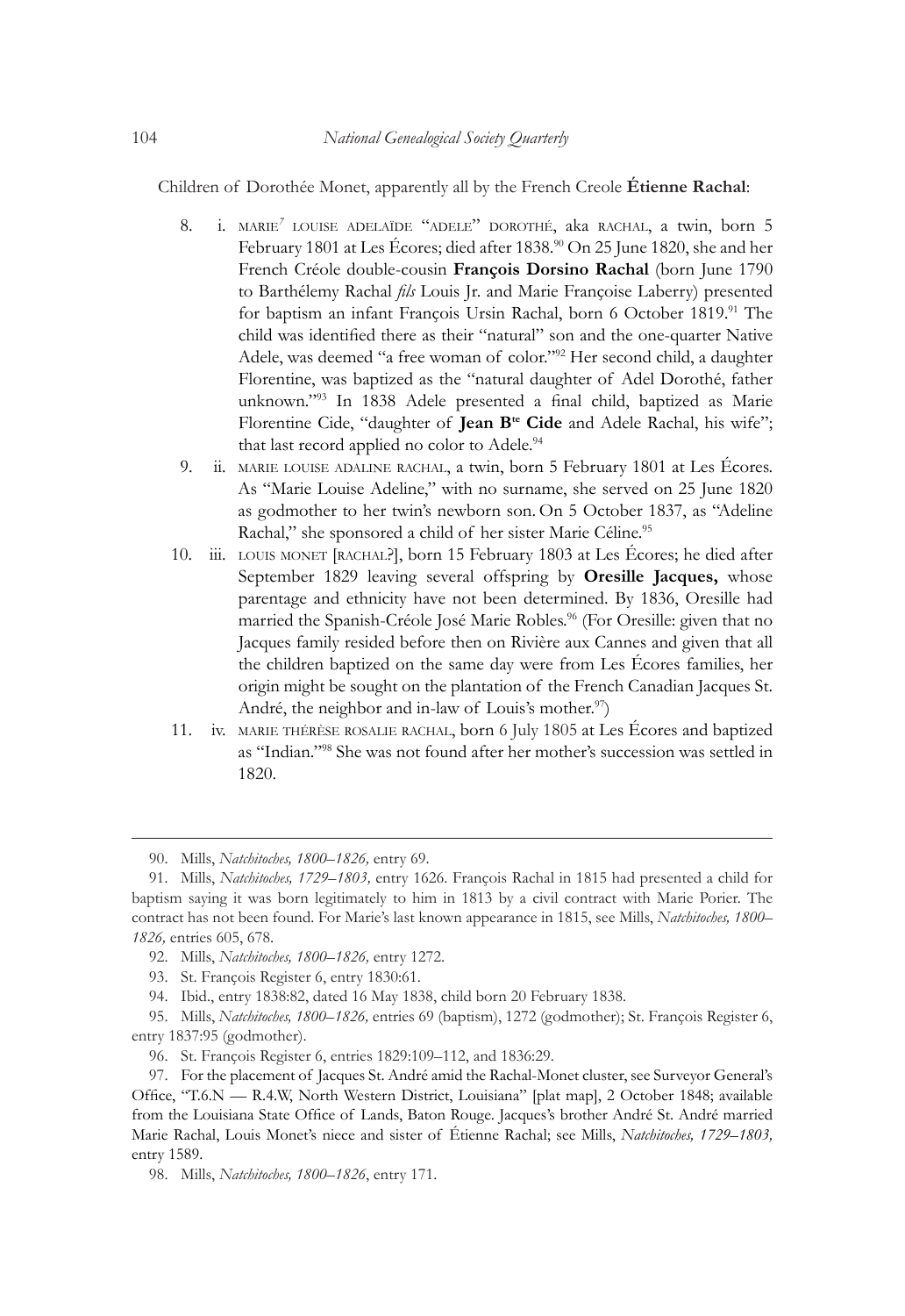- 12. v. marie céline rachal, born about 1807 at Les Écores and baptized 29 December 1809 as "daughter of Étiene Rachal and Dorothé Monet." Her godfather was the Jacques St. André mentioned under Louis Monet, individual 10.<sup>99</sup> By 1838, Céline had married civilly her French Créole cousin **Siméon Rachal,** a widowed son of Louis Rachal Sr. and Marie Louise LeRoy.100
- 13. vi. narcisse monet aka rachal, born about 1810 at Les Écores, his baptismal and marriage records have not been found. Dorothée's succession names him as her youngest child. By 1837, he had settled into a civil marriage with a French-German Créole **Marie Marcelite "Nolite" Christy.** Baptismal records of their children between 1840 and 1846, as well as the 1850 and 1860 censuses use the surname Monet. In these instances, they were considered White. As adults, their children used the surname Rachal, likely to avoid the "free person of color" label carried by all other Monets in the region.101

**3. Dorothée***<sup>6</sup>*  **Monet** (Louis*<sup>5</sup>* Monet, Elisabeth*<sup>4</sup>*Rachal, Pierre*<sup>3</sup>* Rachal, Elisabeth*<sup>2</sup>* Jagut, François<sup>1</sup> Jacut), French and African, consistently called "mulatress" and "free woman of color." Born 31 October 1777 on the Grand Coast, Red River (now Cane River);<sup>102</sup> last on record there 17 December 1821.<sup>103</sup> Two relationships are known for Dorothée; a third is likely. **(1) Jean Baptiste Balthasar,** a manumitted *griffe,* was claimed as father by the son she bore in 1795.<sup>104</sup> **(2) Jean Pierre Cloutier** or his brother **Alexis Cloutier**, French Créole first cousins of Louis Monet, apparently fathered her daughter about December 1796. **(3) Pierre-Toussaint Metoyer**, a free-born man of color seemingly was her companion from at least 1810 until her last known record in 1821.105

<sup>99.</sup> Mills, *Natchitoches, 1800–1826*, entry 311.

<sup>100.</sup> St. François Register 6, entry 1837:95. For Simeon's first marriage and parentage, see Mills, *Natchitoches, 1729–1803*, entry 3452.

<sup>101.</sup> St. François Register 6, entry 1840:125; and Register 9, entries 1841:142, 1846:219. Also, 1850 U.S. census, Sabine Ph., La., pop. sch., fol. 119r (stamped), dwelling 219, family 221, Narcisse "Monetta" household; NARA microfilm M432, roll 239. 1860 U.S. census, Sabine Ph., La., pop. sch., Many post office, p. 5, dwell./fam. 33, N. Monette household; NARA microfilm M653, roll 423. For the records and name usages of Narcisse's children, see the previously cited proof argument in Mills, "Backtracking a Cross-Racial Heritage … Rachal and Monet."

<sup>102.</sup> Mills, *Natchitoches, 1729–1803,* entry 2326.

<sup>103.</sup> Mills, *Natchitoches, 1800–1826,* entry 1687.

<sup>104.</sup> Mills, *Natchitoches Church Marriages, 1818–1850,* entry 375 (Cyriaque Monet marriage). Mills, *Natchitoches, 1729–1803,* entry 3143 (baptism as Jean Baptiste). His full name, Jean Baptiste Cyriaque is provided in his manumission record; see Widow Monette to Jean Baptiste Cyriaque, 7 August 1829, folder 281, Cane River Notarial Collection. The term *griffe* usually referenced Native American and African parentage; Stephen Webre, "The Problem of Indian Slavery in Spanish Louisiana 1769– 1803," *Louisiana History* 25 (Spring 1984): 117–35, particularly p. 120; *JSTOR* (https://www.jstor.org /stable/4232338)*.*

<sup>105.</sup> For the Cloutiers and Toussaint Metoyer, see the proof assembled in Dorothée's profile.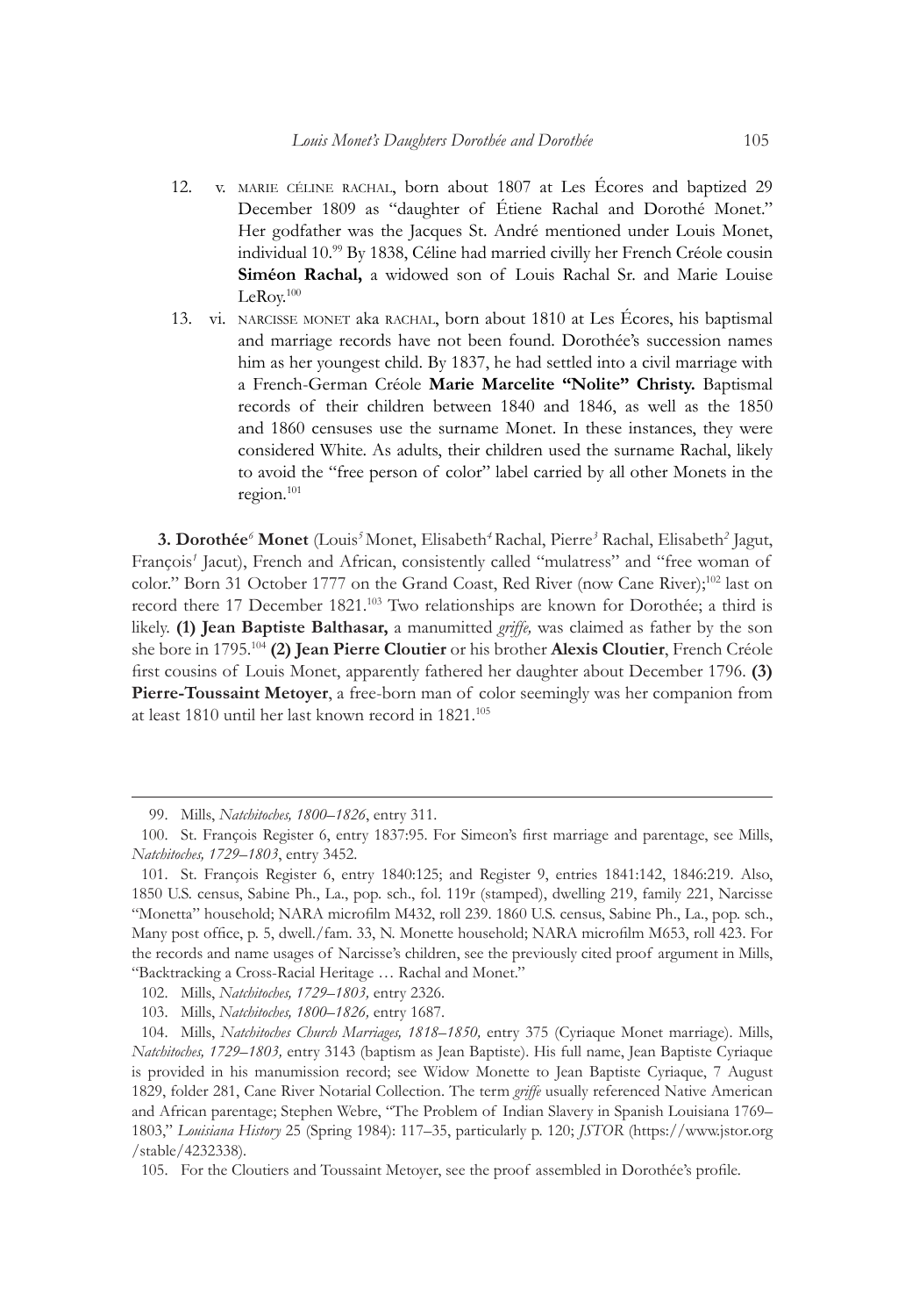Dorothée, born on the Baptiste Dupré's Grand Coast plantation, was baptized as the daughter of Marguerite. The Widow Dupré's subsequent marriage contract with Monet identifies Marguerite, mother of Dorothée, as a native of Guinea, about thirty-five in 1785. Marguerite has not been found thereafter, and her fate is unproved. Dupré's widow, Marie Louise Marguerite LeComte, had grown up with Louis Monet at Cane River in the LeComte-LeCourt-Rachal family cluster. Upon Dupré's death in 1781, Monet bought land next door to the widow, then wooed and wed her. Shortly before the marriage Monet bought the widow's land and enslaved people—including Dorothée and her mother. When the Monets moved to Les Écores in 1792, Dorothée went with them.106

At Les Écores, between 1795 and 1797, Dorothée brought two children into slavery: Jean Baptiste Cyriaque and Marie Henriette. Cyriaque's father, **Jean Baptiste Balthasar**, as named by Cyriaque at his marriage, had been born about 1774 to an illegally enslaved Native American mother, Catherine, on the Dupré plantation.<sup>107</sup> In his 1781 will, Dupré manumitted Catherine's two children, calling her son "Baptiste" a "*griffe,* aged seven."108 As an adult, Baptiste settled at Hidden Hill, claiming land on 19 May 1806 adjacent to Jeanne LeRoy's 1762 grant.<sup>109</sup> About 1807 he married Marie Rose Metoyer, natural daughter of the now-famed Louis Metoyer of the National Historic Landmark known as Melrose Plantation.110 Jean Baptiste Balthasar's will, probated in 1812, did not mention Dorothée's child as his son; he named only his legitimate children by Rose.<sup>111</sup>

Similarly, the baptismal record for Dorothée's second child, Marie Henriette, names no father. However, the record identifies the child as the *quadroon* daughter of the *mulâtresse* Dorothée, slave of Mr. Monet.112 That daughter's self-identification later as Marie Henriette Cloutier points to two possible candidates for her father.113 Louis Monet's aunt Marie Louise

110. The Balthasar-Metoyer marriage record, like many for this period, is missing or destroyed. For Marie Rose, see Mills and Mills, *Forgotten People,* 32, 43, 103–4, 113, 117, 122, 183, and 190.

111. Succession Book 1:49–54, Jean Baptiste, "free mulatto" and "man of color," with Louis Metoyer, executor.

113. Mills, *Natchitoches Church Marriages, 1818–1850,* entry 541 ("Anriette Cloutier … daughter of Derotée" to Dupart). Also, St. François Register 6, entry 1840:55 (baptism of Marie Helvina Metoyer).

<sup>106.</sup> Mills, *Natchitoches, 1729–1803,* entry 2326; NCA Doc. 1554, succession of Jean Baptiste Dupré; NCA Doc. 1831, Dupré to Monet, sale; NCA Doc. 1839, Monet–Dupré marriage contract.

<sup>107.</sup> Mills, *Natchitoches, 1729–1803,* entry 3143, "baptism of Jean Baptiste, aged two years, *mulâtre* son of Dorothée, *mulâtresse* slave of Mr. Monet." Mills, *Natchitoches Church Marriages, 1818–1850,* entry 375, Cyriaque Monet to Marie Marguerite Lecomte.

<sup>108.</sup> Will of Jean Baptiste Dupré, filed in the previously cited case, Heirs of Dupré v. Alexis Cloutier.

<sup>109.</sup> Claim B1831, S44&45 T6N R5W, Northwestern District; imaged at Louisiana Office of State Lands, *OSL: Search Historical Documents* (https://wwwslodms.doa.la.gov/WebForms /DocumentViewer.aspx?docId=510.00059&category=H#248 also #142). Also, NCA Doc. 3153, McAlpin to Rachal, sale of land from the Jeanne LeRoy grant, bounded above by "Balthazard, a free mulatto" and below by Rachal.

<sup>112.</sup> Mills, *Natchitoches, 1729–1803,* entry 3144. The French term *quadroon,* denoting a person of one-quarter African ancestry and three-quarters European ancestry, was in general usage not only in Louisiana but the American South. See Emily Clark, *The Strange History of the American Quadroon: Free Women of Color in the Revolutionary Atlantic World* (Chapel Hill: University of North Carolina Press, 2013), 5, for definition as mathematically formulated by Thomas Jefferson.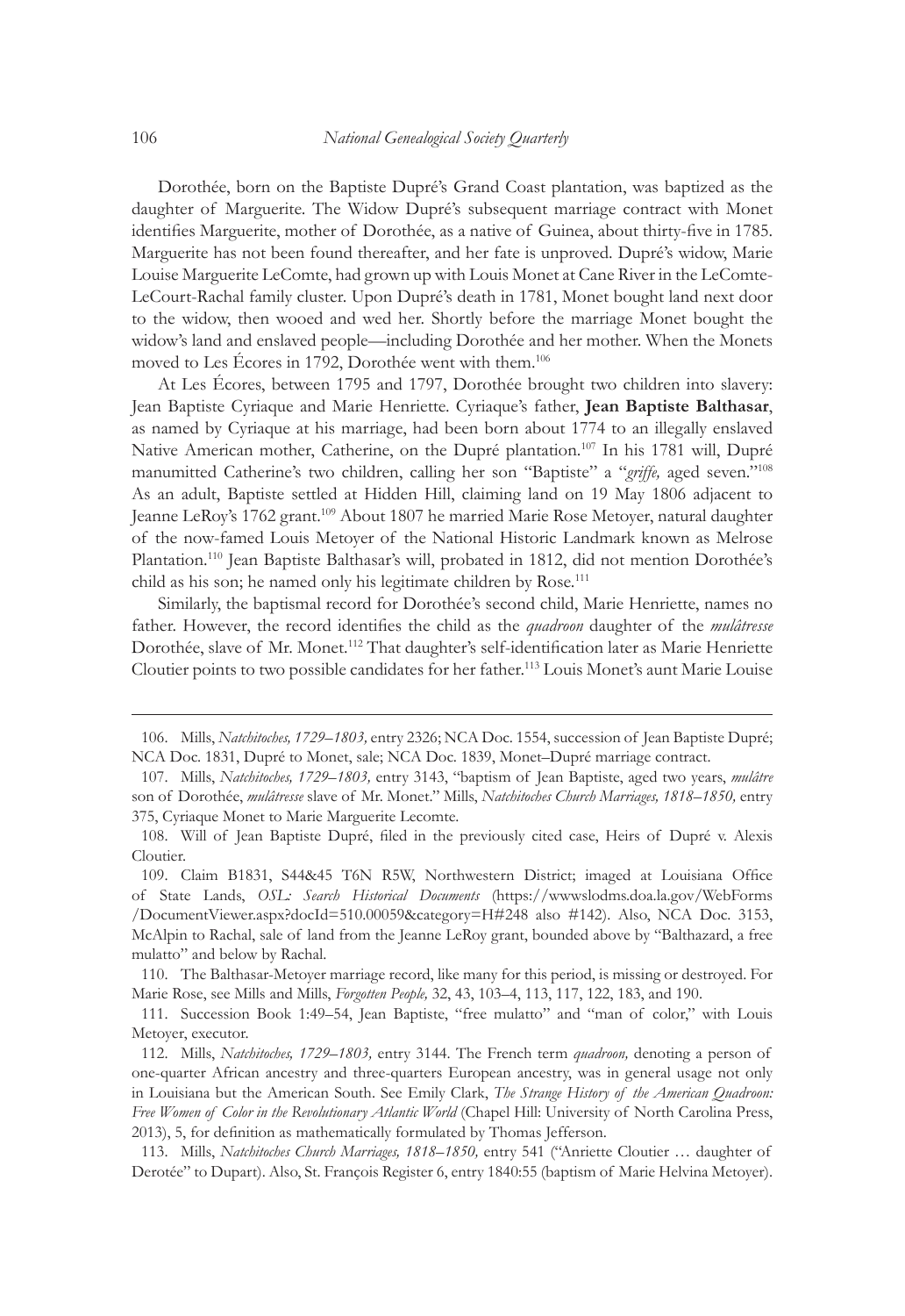Rachal had married the French Canadian J. B. Alexis Cloutier. His succession, opened at Natchitoches after his April 1778 death, shows that he left two sons by Marie Louise: Alexis, born 1769, and Jean Pierre, born about 1777.<sup>114</sup> Alexis was married at the time Dorothée bore Marie Henriette.115 Although marriage was no barrier to his fathering children by other enslaved women, Alexis resided near LeComte's settlement when the child was conceived.116 His younger brother Jean Pierre married about a month after Marie Henriette's birth, roughly the same time that he acquired land adjacent to the Monet plantation at Les Écores and conveniently close to Dorothée.117

The French African Dorothée would not remain on the Monet plantation. In 1801 Louis Monet arranged for her freedom. Thereafter, all records place her on the Grand Coast, her birthplace, and always with same family (the Metoyers) and their enslaved people. In 1804 Dorothée stood as godmother to an enslaved child born on the plantation of a Grand Coast widow; the godfather was Jean Baptiste, slave of the French-born planter Pierre Metoyer. Again in 1806 she was godmother to a child born to Margueritte, a slave of Pierre Metoyer's former consort, Marie Thérèse Coincoin.<sup>118</sup>

In June 1810 Coincoin's and Pierre's bachelor son Toussaint Metoyer went down to Les Écores and arranged to buy Dorothée's daughter Henriette from the Widow Monet, a credit purchase for \$640. That debt was paid in November 1811, when Widow Monet made out the title to "Dorothée, a free mulâtresse," stating that both parties intended for Henriette to be free.<sup>119</sup> Meanwhile, the late-1810 census tallied three free people in Toussaint's household, plus a fourth person enslaved.120 Seven years later Henriette married Toussaint's widowed brother, Pierre. The couple's daughter Marie Ozitte was baptized and legitimized that day; the baptismal record identifies the child's godparents as "Ciriac and Dorothée, both colored," namely, the child's uncle and grandmother.<sup>121</sup>

<sup>114.</sup> NCA Doc. 1284, succession of J. B. Alexis Cloutier. *Diocese of Baton Rouge: Catholic Church Records,* vol. 1, *1707–1769* (Baton Rouge: The Diocese, 1978), 152–53 (1767 baptism of Louis, b. 1765, but died young) and Alexis (b. 10 July 1769). Birth period of Jean Pierre calculated from age on 1787 Census of Natchitoches; Mills and Lennon, *Natchitoches Colonials,* 112.

<sup>115.</sup> Mills, *Natchitoches, 1729–1803,* entry 1546.

<sup>116.</sup> For example, after Cloutier's marriage to Marie Françoise LeComte (a sister of Monet's widow), he fathered a son Augustin by the enslaved Françoise whom his wife had inherited from her first husband Joseph Dupré II; for Augustin, see Mills and Mills, *Forgotten People,* rev. ed., 32, 114, 195; and Mills, *Natchitoches Church Marriages: 1818–1850,* entry 10 (marriage of Augustin to the *griffe* Marie Thérèse Metoyer).

<sup>117.</sup> Mills, *Natchitoches, 1729–1803,* entry 3419. *ASP-PL* 2:854, 3:229.

<sup>118.</sup> Mills, *Natchitoches, 1800–1826,* entries 1873, 2001.

<sup>119.</sup> Miscellaneous Book 1 (Dec. 1806–May 1811), 226, "Mary Louise LeCompte" to Toussaint Metoyer; NCA Doc. 4019, Marie Louise LeComte to Dorothée.

<sup>120.</sup> 1810 U.S. census, Natchitoches Ph., La., fol. 132 (penned), line 27, Toussaint Metoyer household; NARA microfilm M252, roll 10.

<sup>121.</sup> Natchitoches Ph., "Books 2 & 3: Marr. & Misc. (1816–1839)," 122 (marriage contract); Office of the Clerk of Court. Mills, *Natchitoches, 1800–1826,* entry 784 (marriage of Pierre Metoyer to "Henriette, natural daughter of Dorothée") and 2614–15 (baptisms of Marie Ozitte and Pierre Nerest Metoyer).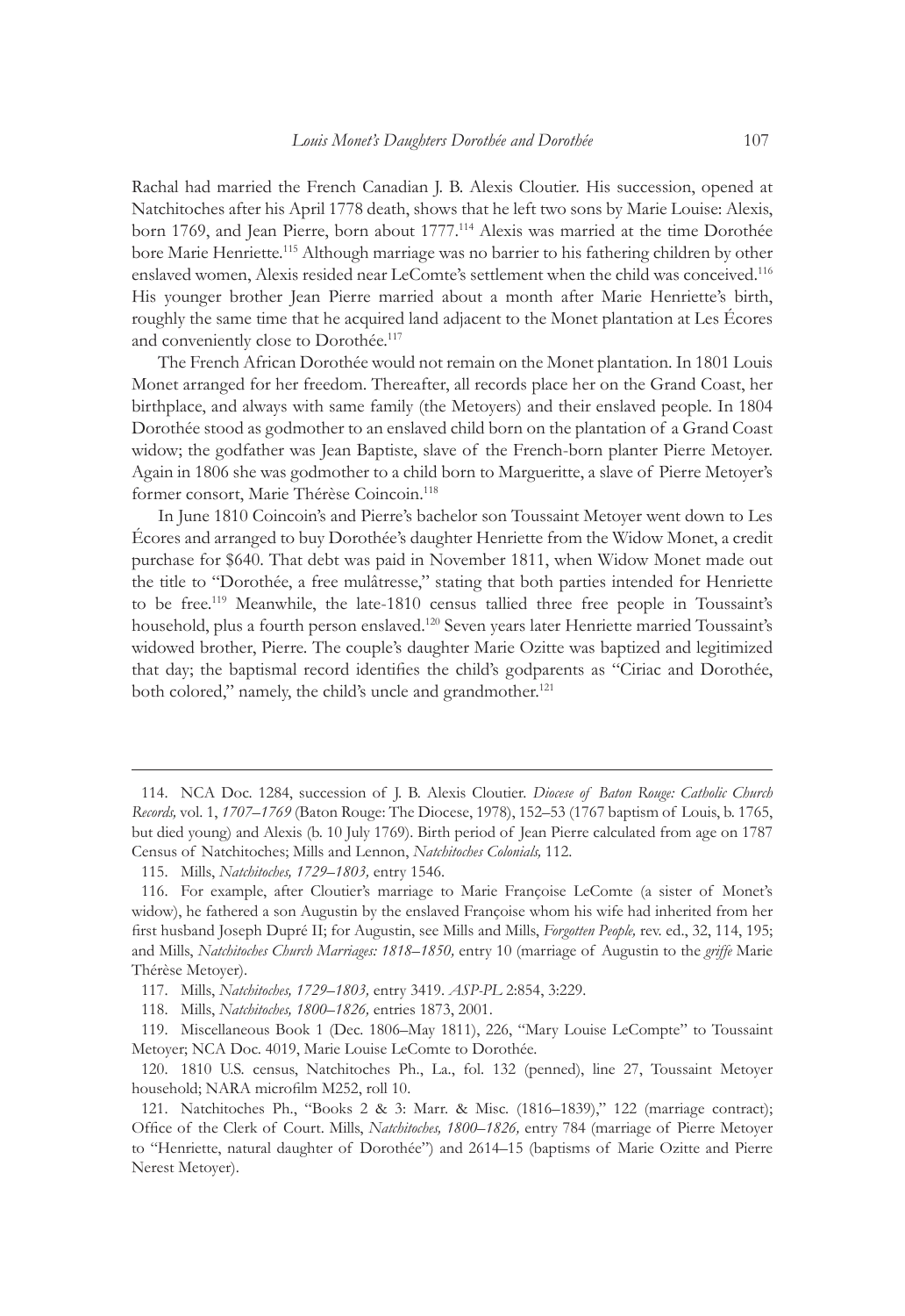The Grand Coast 1820 census enumerates Toussaint and an unnamed female, both twenty-six to forty-five, with a male and female under the age of ten and four enslaved people.122 The children in Toussaint's household are unidentified. In September to December 1821, Toussaint and Dorothée were joint godparents on three occasions: for a child of a free woman named Catherine; for an enslaved child born on the plantation of Toussaint's French Créole neighbor, Louis Barthélemy Rachal; and for an "English Negro" aged about twentytwo belonging to Toussaint's brother Pierre Metoyer. The following month Dorothée (but not Toussaint) stood as godparent of a "Guinea Negro," eighteen, belonging to Toussaint and Pierre's brother Louis Metoyer.<sup>123</sup> At that point, Dorothée drops from public records. Eleven years later, a few months before Pierre's death, Toussaint donated to Pierre's wife (Dorothée's daughter) an enslaved woman named Zabette, seventeen, "in consideration of the love and affection he entertained for Marie Henriette."<sup>124</sup>

Child of the French-African Dorothée Monet by **Jean Baptiste Balthasar**, *griffe*:

14. i. j. *<sup>7</sup>* b. cyriaque monet, born about 1795, Les Écores; married 28 November 1837, Isle Brevelle, **Marie Marguerite LeComte,** "major daughter of Magdeleine LeComte." At marriage, they legitimized three children: Baptiste*,* born about 1828; Marie Elina*,* born in September 1830 (1835?); and Marie Lise, born in October 1836. In that marriage record Cyriaque (aka Ciriac) identified himself as the son of Balthasar and "Dorothée Monete."<sup>125</sup>

Child of the French African Dorothée Monet by **Jean Pierre Cloutier** or, less likely, **Alexis Cloutier**, both French-Créole:

15. ii. marie*<sup>7</sup>* henriette cloutier, quadroon, born about December 1796, Les Écores; died about 1878.126 Henriette married: **(1) Pierre Metoyer Jr.,** free man of color, 31 December 1817;127 and **(2) Émile Dupart,** free man of color, 14 November 1842.<sup>128</sup> At marriage, Henriette and Pierre legitimized

<sup>122.</sup> 1820 U.S. census, Natchitoches Ph., La., pop. sch., fol. 97 (stamped), line 39, Toussaint Metoyer household.

<sup>123.</sup> Mills, *Natchitoches, 1800–1826,* entries 1304, 1431, 1438, and 1687. Louis Barthélemy Rachal of the Grand Coast was not from the Louis Rachal branch that settled Les Écores. Barthélemy Sr., brother of Louis Sr. of Les Écores, settled the Grand Coast. Both named sons Louis Barthélemy.

<sup>124.</sup> Conveyance Book 30 (Donations): 10–11, Toussaint Metoyer to Marie Henriette, 23 April 1832.

<sup>125.</sup> Mills, *Natchitoches Church Marriages, 1818–1850*, entry 375.

<sup>126.</sup> Mills, *Natchitoches, 1729–1803*, entry 3144. Also, Henry Safford, "Mem[oran]da got Feb. 23, 1882 fr[om] Nerestan Pre. Metoyer," attorney's file for Gaïennié v. Metoyer; Henry B. Safford Collection, Cammie G. Henry Research Center. In this case White descendants of the immigrant Pierre Metoyer sued the heirs of his natural son Pierre Metoyer, free man of color, over a piece of land ambiguously patented in the name "Pierre Metoyer."

<sup>127.</sup> Mills, *Natchitoches, 1800–1826*, entry 784.

<sup>128.</sup> Mills, *Natchitoches Church Marriages, 1818–1850*, entry 541.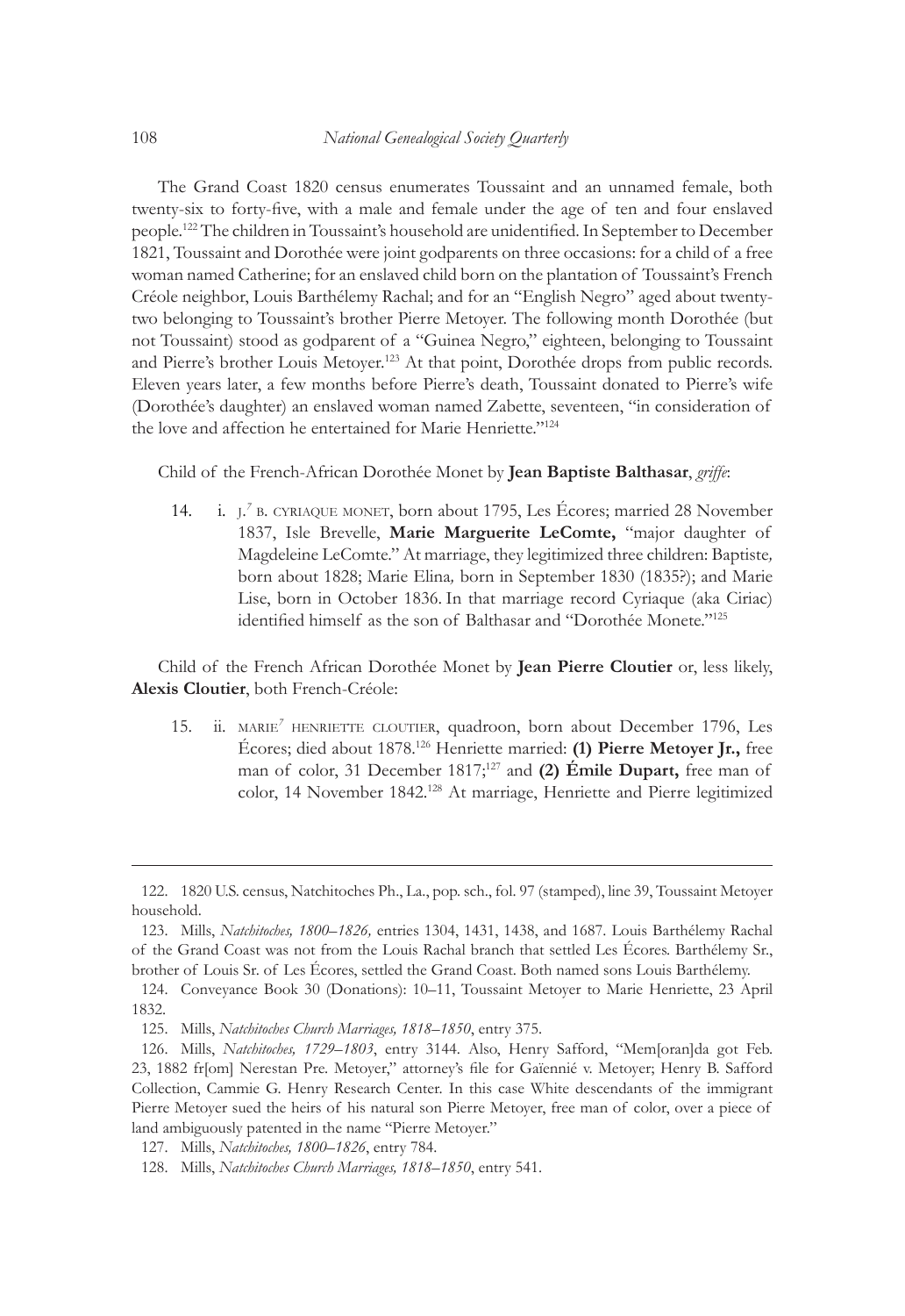two children: Marie Ozitte (born 14 January 1816; widow of Neuville LaCour [LeCourt] in 1882) and Pierre Nerest (born 1 April 1817; died after 1882). They subsequently had Marie Elisa (born 1819; unmarried in 1882), J. B. Delores (born 1821; died young), and Auguste Dorestan (born 1823). This last son was one of several men of the Metoyer family who moved to Tampico, Mexico, after the Civil War.129 Four church records attribute to Henriette the surname Cloutier: the 1837 marriage of her son Nerest, the 1840 baptism of Nerest's first child, the 1841 marriage of her son Auguste Dorestan, and her own 1845 remarriage to Emile Dupart.<sup>130</sup>

#### SUMMATION

The opening line of L. P. Hartley's famed novel, *The Go-Between*, provides wise instruction: "The past is a foreign country: they do things differently there."131 Understanding the past—learning the social conventions of each place and time, as alien or discomfiting as they may be today—is a crucial tool for correctly identifying people of the past and accurately placing them in families.

#### **Appendix: Source Notes for Figure 1**

1. Baptême de Pierre Archal [Rachal], 27 January 1698, Paroisse de St. Denis, unidentified register and page; photocopy and transcription provided 21 June 1971 by Archives Départementales de la Charente-Maritime, La Rochelle, France, to Elizabeth Shown Mills.

2. Elizabeth Shown Mills, *Natchitoches, 1729–1803: Abstracts of the Catholic Church Registers of the French and Spanish Post of St. Jean Baptiste des Natchitoches in Louisiana* (New Orleans: Polyanthos, 1977), entry 793, burial of "Rachal *dit* St. Denis, soldier."

3. Baptisms for St. Laurent and other Parisian parishes of this era have been destroyed. The reconstitutions do not include a record for a Marianne Benoist with the parentage identified in her palace court record. Marianne's age is given as twenty in the charging documents; see Mss. 10652 and 12692, fond [collection] Bastille, Bibliothèque de l'Arsénal; Archives Nationales, France. Barbara Allemand is thanked for finding one of Marianne's documents misfiled in MS 10652.

4. Mills, *Natchitoches, 1729–1803*, entry 277, burial of Marianne Benoist.

5. Passenger List, *Duc de Noailles*, 12 September 1719, section: "Soldiers," for Étienne LeRoy, aged 30; Colonies G<sup>1</sup>464; Archives Nationales d'Outre Mer, Aix-en-Provence, France. Mills, *Natchitoches, 1729–1803,* entry 191, cites his birthplace as Paris, Parish of St. Gervais

<sup>129.</sup> Mills, *Natchitoches, 1800–1826,* entries 2614–2615 (Ozitte and Pierre Nerest). For those born after marriage and for the emigration of Auguste Dorestan to Tampico, see Safford, "Mem[oran]da got Feb. 23, 1882 fr[om] Nerestan Pre. Metoyer."

<sup>130.</sup> Mills, *Natchitoches Church Marriages, 1818–1850,* entries 374 (Nerest), 515 (Auguste Dorestan), and 541 (Marie "Anriette Cloutier" to Dupart). Also, St. François Register 6, entry 1840:55 (baptism of Marie Helvina Metoyer).

<sup>131.</sup> L. P. Hartley, *The Go-Between* (London: Hamish Hamilton, 1953), 9.